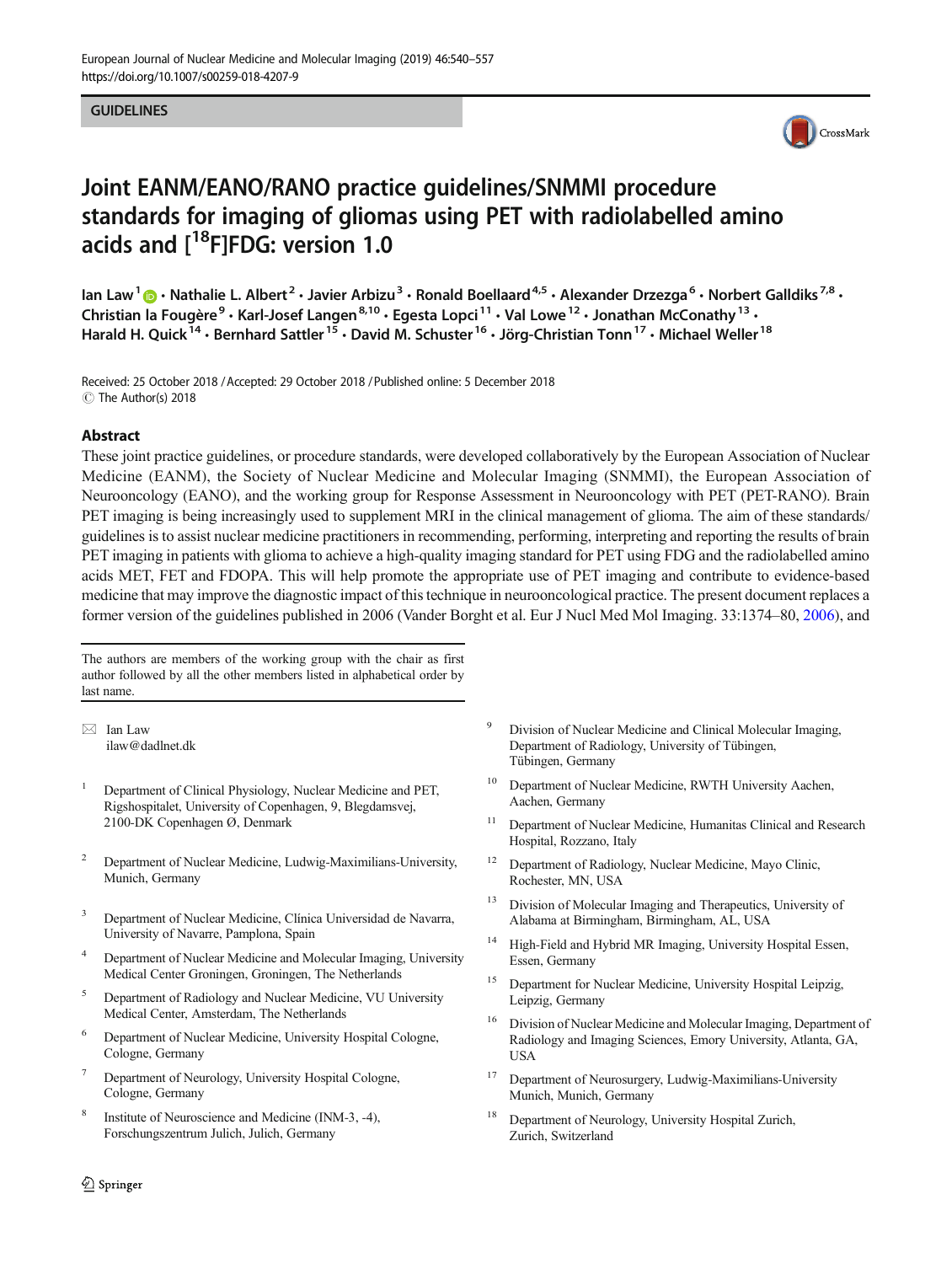supplements a recent evidence-based recommendation by the PET-RANO working group and EANO on the clinical use of PET imaging in patients with glioma (Albert et al. Neuro Oncol. 18:1199–208, [2016\)](#page-14-0). The information provided should be taken in the context of local conditions and regulations.

Keywords FDG . FET . MET . FDOPA . PET . Glioma

# Preamble

The Society of Nuclear Medicine and Molecular Imaging (SNMMI) is an international scientific and professional organization founded in 1954 to promote the science, technology, and practical application of nuclear medicine. Its 18,000 members are physicians, technologists and scientists specializing in the research and practice of nuclear medicine. In addition to publishing journals, newsletters and books, the SNMMI also sponsors international meetings and workshops designed to increase the competencies of nuclear medicine practitioners and to promote new advances in the science of nuclear medicine. The European Association of Nuclear Medicine (EANM) is a professional nonprofit medical association that facilitates communication worldwide among individuals pursuing clinical and research excellence in nuclear medicine, and had 2,800 members in 2017. The EANM was founded in 1985.

The SNMMI/EANM will periodically define new standards/guidelines for nuclear medicine practice to help advance the science of nuclear medicine and to improve the quality of service to patients. Existing standards/guidelines will be reviewed for revision or renewal, as appropriate, on their fifth anniversary or sooner, if indicated. As of February 2014, the SNMMI guidelines will now be referred to as procedure standards. Any previous practice guidelines or procedure guidelines that describe how to perform a procedure are now considered SNMMI procedure standards. Each of the standards/guidelines, that represents a policy statement by the SNMMI/EANM, has undergone a thorough consensus process in which it has been subjected to extensive review. The SNMMI/EANM recognizes that the safe and effective use of diagnostic nuclear medicine imaging requires specific training, skills and techniques, as described in each document.

The EANM and SNMMI have written and approved these standards/guidelines to promote the use of nuclear medicine procedures of high quality. These standards/guidelines are intended to assist practitioners in providing appropriate nuclear medicine care for patients. They are not inflexible rules or requirements of practice and are not intended, nor should they be used, to establish a legal standard of care. For these reasons and those set forth below, the SNMMI/EANM cautions against the use of these standards/guidelines in litigation in which the clinical decisions of a practitioner are called into question.

The ultimate judgment regarding the propriety of any specific procedure or course of action must be made by medical professionals taking into account the unique circumstances of each case. Thus, there is no implication that an approach differing from the standards/guidelines, standing alone, is below the standard of care. To the contrary, a conscientious practitioner may responsibly adopt a course of action different from that set forth in the standards/guidelines when, in the reasonable judgment of the practitioner, such course of action is indicated by the condition of the patient, limitations of available resources, or advances in knowledge or technology subsequent to publication of the standards/guidelines.

The practice of medicine involves not only the science but also the art of dealing with the prevention, diagnosis, alleviation and treatment of disease. The variety and complexity of human conditions make it impossible to always reach the most appropriate diagnosis or to predict with certainty a particular response to treatment. Therefore, it should be recognized that adherence to these standards/ guidelines will not ensure an accurate diagnosis or a successful outcome. All that should be expected is that the practitioner will follow a reasonable course of action based on current knowledge, available resources and the needs of the patient to deliver effective and safe medical care. The sole purpose of these standards/guidelines is to assist practitioners in achieving this objective.

The present guidelines/standards were developed collaboratively by the EANM and SNMMI with the European Association of Neurooncology (EANO) and the working group for Response Assessment in Neurooncology with PET (PET-RANO). They summarize the views of the Neuroimaging, Oncology and Physics Committees of the EANM, the Brain Imaging Council of the SNMMI, the EANO, and PET-RANO, and reflect recommendations for which the EANM cannot be held responsible. The recommendations should be taken into the context of good practice of nuclear medicine and do not substitute for national and international legal or regulatory provisions.

# Introduction

Gliomas are the second most common primary brain tumour with an annual incidence rate of around six cases per 100,000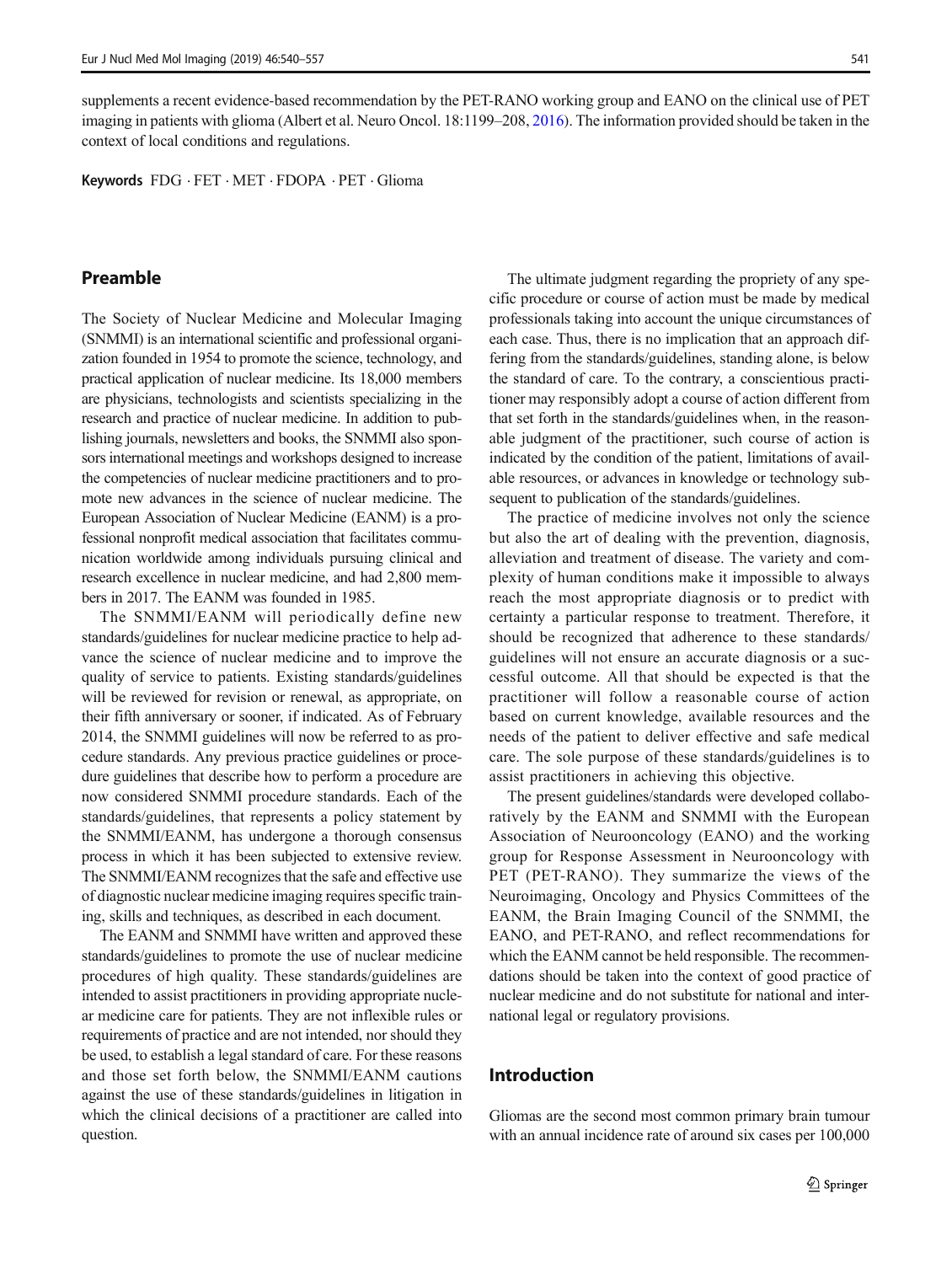<span id="page-2-0"></span>individuals worldwide [\[1\]](#page-14-0). Gliomas represent approximately 27% of all central nervous system (CNS) tumours and 80% of malignant CNS tumours, and are a leading cause of cancer mortality in adults. The most common of all malignant brain and CNS tumours is glioblastoma (46%) which is associated with a median overall survival of 15 months in patients treated with maximal safe tumour resection, concomitant radiotherapy/chemotherapy and adjuvant chemotherapy [\[2](#page-14-0)].

Magnetic resonance imaging (MRI) is the primary clinical imaging modality in patients with glioma at all disease stages including the primary evaluation, presurgical planning, early postsurgical evaluation of residual tumour, radiotherapy planning, surveillance during chemotherapy, and definition of recurrence.

There are defined objective and standardized MRI-based criteria for response assessment in neurooncology (RANO) applied to clinical trials in patients with brain tumours. However, MRI contrast enhancement can be unreliable as a surrogate for tumour size or growth. It nonspecifically reflects vascular surface area and the permeability of the contrast agent across a disrupted blood–tumour barrier and may represent tumour biology or a number of other factors including therapy-induced inflammation. Contrast enhancement can be influenced by therapeutics that affect tumour vascular permeability, such as corticosteroid, antiangiogenic [\[3](#page-14-0)] or immunotherapy agents [[4\]](#page-14-0). Because of the growing awareness of significant limitations of MRI in the management of glioma, the RANO criteria were recently updated [\[5](#page-14-0)]. Hence, to identify infiltrative glioma tissue, the RANO definition of tumour progression was supplemented by inclusion of "significant" enlarging areas of nonenhancing tumour on MRI T2-weighted and fluid-attenuated inversion recovery (FLAIR) image sequences. However, precise quantification of increases in the T2/FLAIR signal could not be defined and other causes of increased T2 or FLAIR signal, such as radiation effects, demyelination, ischaemic injury and oedema have to be considered in the evaluation of progression.

Molecular imaging using positron emission tomography (PET) is a well-established method in systemic oncology [\[6](#page-14-0)], and is being increasingly used to supplement MRI in the clinical management of glioma [[7](#page-14-0)–[9](#page-14-0)]. PET imaging could have an important role in clinical trials of new strategies for the treatment of glioma, e.g. immunotherapy, where pseudoprogression is particularly challenging for MRI [\[4](#page-14-0)]. Recently an evidence-based recommendation by the PET-RANO working group and EANO on the clinical use of PET imaging in gliomas has been published focusing on radiotracers used in clinical practice imaging, i.e. glucose metabolism, 2-deoxy-2- $[{}^{18}F]$ fluoro-D-glucose (FDG), and system L amino acid transport comprising  $\lceil$ <sup>11</sup>C-methyl]-methionine (MET),  $O-(2-[18F]$ fluoroethyl)-L-tyrosine (FET) and 3,4dihydroxy-6- $[^{18}F]$ fluoro-L-phenylalanine (FDOPA) [\[7](#page-14-0)].

The present guidelines/standards focus on the technical aspects of PET image acquisition with the above-mentioned radiotracers, and thus replace all previously published guidelines on glioma imaging [[10](#page-14-0)].

# Aim

The aim of these standards/guidelines is to assist nuclear medicine practitioners in recommending, performing, interpreting, and reporting the results of brain PET imaging in patients with glioma.

# **Definitions**

- 1. PET systems provide static, dynamic or gated images of the distribution of positron-emitting radionuclides within the body by detecting pairs of photons produced in coincidence by the annihilation of a positron and an electron. PET images are produced by a reconstruction process using the coincidence pair data.
- 2. PET is generally combined with computed tomography (CT) in a single system (PET/CT). Combined PET/MRI systems are also available for clinical use but are currently less widely available.
- 3. Nuclear medicine computer systems and software applications collect, quantitate, analyse and display the imaging information.

# Common clinical indications

Common indications for PET imaging in glioma include, but are not limited to, the following [[7\]](#page-14-0):

- 1. At primary diagnosis
	- (a) Differentiation of grade III and IV tumours from nonneoplastic lesions or grade I and II gliomas
	- (b) Prognostication of gliomas
	- (c) Definition of the optimal biopsy site (e.g. site of maximum tracer uptake)
	- (d) Delineation of tumour extent for surgery and radiotherapy planning
- 2. Diagnosis of tumour recurrence
	- (a) Differentiation of glioma recurrence from treatmentinduced changes, e.g. pseudoprogression, radionecrosis
- 3. Disease and therapy monitoring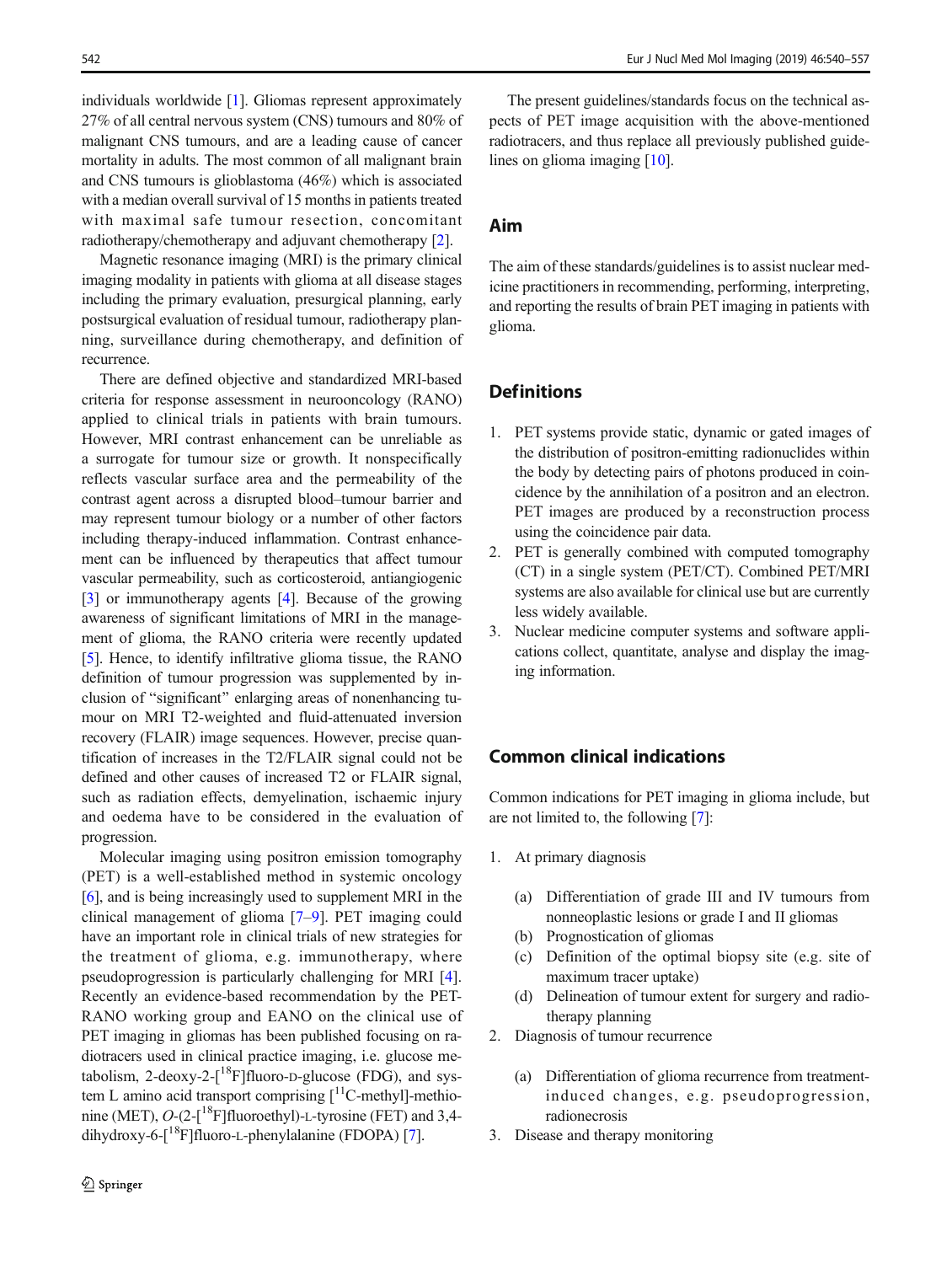- <span id="page-3-0"></span>(a) Detection of malignant transformation in grade I and II gliomas
- (b) Response assessment during and after radiotherapy and/or chemotherapy
- (c) Differentiation of tumour response from pseudoresponse during antiangiogenic therapy

The performances of the PET tracers presented in this guideline are different as discussed in a recent evidencebased recommendation [[7\]](#page-14-0).

FDG PET plays a more limited role than amino acid PET in the imaging of gliomas due to the high physiological uptake of FDG in normal brain grey matter and variable uptake by inflammatory lesions. FDG PET is most often used to distinguish tumour recurrence from radiation necrosis in enhancing brain lesions or to distinguish glioma from CNS lymphoma or opportunistic infection.

# Qualifications and responsibilities of personnel

Physician PET examinations should be performed by, or under the supervision of, a physician specialized in nuclear medicine and certified by accreditation boards. In Europe, the certified nuclear medicine physician who performed the study and signed the report is responsible for the procedure, according to national laws and rules. In the United States, the SNMMI Procedure Guideline for General Imaging (Society of Nuclear Medicine, 2010. [http://snmmi.files.cms-plus.com/docs/](http://snmmi.files.cms-plus.com/docs/General_Imaging_Version_6.0.pdf) General Imaging Version 6.0.pdf) should be consulted.

Technologist PET examinations should be performed by a qualified registered/certified nuclear medicine technologist. The following documents should be consulted: Performance Responsibility and Guidelines for Nuclear Medicine Technologists 3.1 and the EANM Benchmark Document Nuclear Medicine Technologists' Competencies ([http://](http://www.eanm.org/content-eanm/uploads/2016/11/EANM_2017_TC_Benchmark.pdf) [www.eanm.org/content-eanm/uploads/2016/11/EANM\\_](http://www.eanm.org/content-eanm/uploads/2016/11/EANM_2017_TC_Benchmark.pdf) [2017\\_TC\\_Benchmark.pdf](http://www.eanm.org/content-eanm/uploads/2016/11/EANM_2017_TC_Benchmark.pdf) [[11](#page-14-0)]). In some jurisdictions, additional qualifications may be necessary for technologists to operate the CT or MR components.

Physicist PET examinations should be performed using PET systems that comply with national or international quality standards (see section [Quality control and improvement\)](#page-12-0). A certified clinical physicist is responsible for ensuring that PET systems meet these quality standards. Moreover, in some countries it is required that a board-certified medical physicist be available to advise the above-mentioned personnel in running the imaging systems and/or in managing dysfunction or failure of the systems, and to perform the examinations. In addition, examinations should be performed following

national or international dosimetry and radiation safety standards in relation to both patients and personnel.

### Examination procedures/specifications

Recommendations for FDG-specific procedures are defined in previous guidelines, and only recommendations that are new or particular to glioma are discussed [\[12,](#page-14-0) [13\]](#page-14-0).

### Request

A nuclear medicine imaging facility staff member should check with the nuclear pharmacy provider as to the availability of the radiotracer before scheduling the examination. Advanced notice may be required for tracer delivery.

The study requisition should include:

- 1. Appropriate clinical information about the patient and a clearly specified clinical question to justify the study and to allow appropriate examination/study coding (see section [Common clinical indications](#page-2-0)).
- 2. Information about the ability of the patient to cooperate with the examination and the participation of a carer may be helpful.
- 3. Information about current medications, including glucocorticoids, for correct study interpretation and to avoid unwanted pharmacological interaction effects if mild sedation is necessary.
- 4. History of prior therapy, including prior chemotherapy, surgery and radiotherapy, which might affect radiopharmaceutical distribution.
- 5. Results of pertinent imaging studies, resections and biopsies performed, and laboratory results.
- 6. For PET/MRI, all patients should be screened at request for relevant contraindications to MRI using a standardized checklist (e.g. pregnancy, contrast agent reactions, implants, ports, catheters, metallic implants, vascular stents, coils, active implants, cardiac pacemakers, claustrophobia, etc.) [[14](#page-14-0)].

#### Patient preparation and precautions

- 1. The height and body weight of the patient must be documented for measurement of standardized uptake values (SUV; see section [Static FET, MET, FDOPA PET,](#page-6-0) item 1).
- 2. Recent morphological imaging with MRI (T1, T1 + contrast medium, T2/FLAIR) should be available for image fusion.
- 3. The patient should be informed about the procedure to guarantee optimal compliance.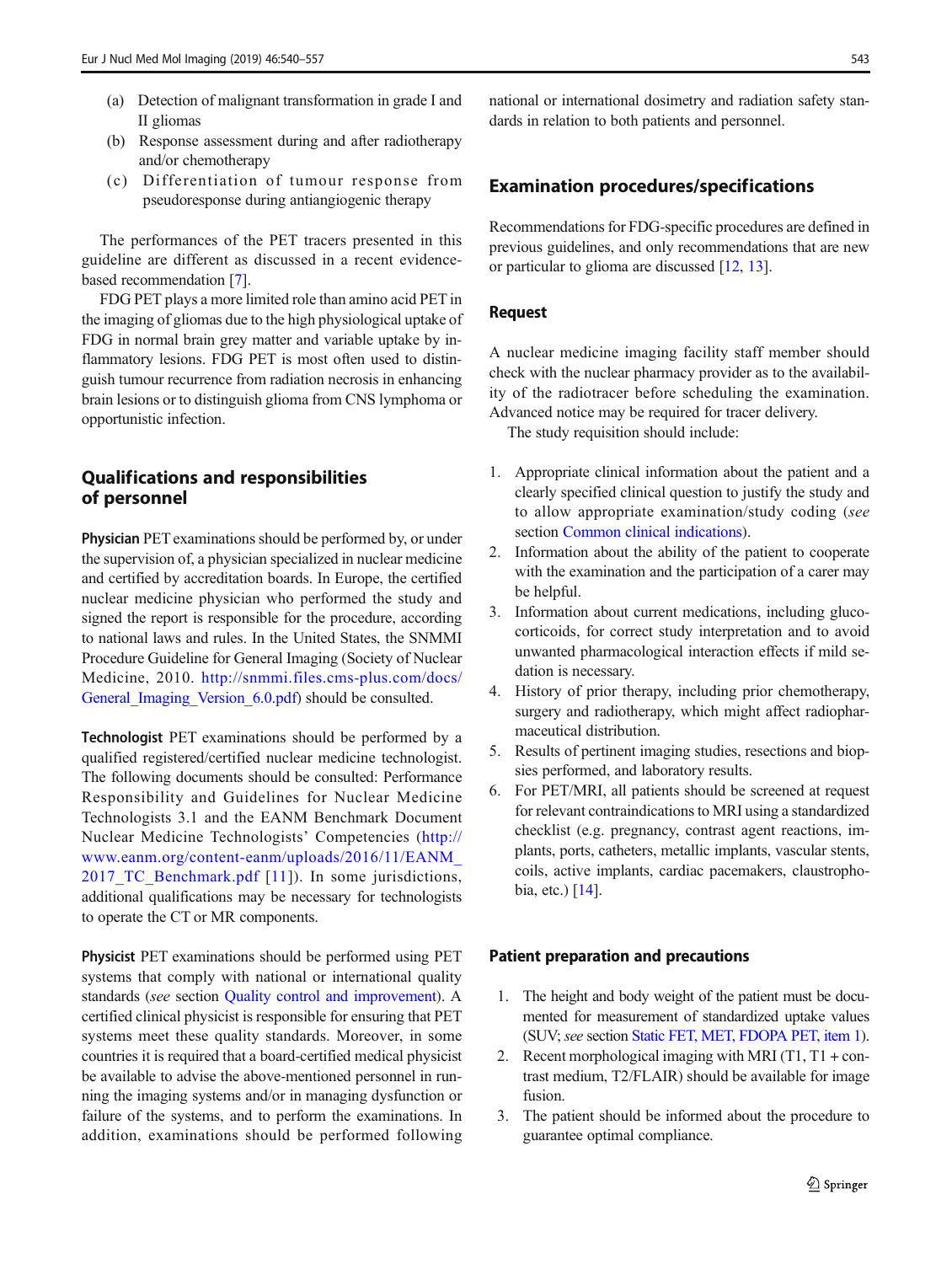$\hat{Z}$  Springer

- <span id="page-4-0"></span>4. The patient should be able to lie down quietly for at least 30 to 40 min.
- 5. If sedation is required for MET, FET or FDOPA imaging, it should start about 20–60 min before the examination. If sedation is required for FDG imaging, sedation should start as late as possible after FDG administration, ideally at least 30 min after FDG injection but prior to imaging.
- 6. The patient should be required to fast before the examination to ensure stable metabolic conditions. A minimum 4-h fast is recommended for MET, FET, FDOPA, and FDG imaging.
- 7. Serum glucose should/may be measured before FDG administration so that the interpreting physician is aware of the potential for altered biodistribution.
- 8. Before scanning, patients should empty their bladder for maximum comfort during the study and in order to reduce the absorbed dose to the bladder (see section [Radiation safety](#page-13-0)).
- 9. In pregnant patients, it is necessary to make a clinical decision that weighs the benefits to the patient against possible harm [\[6\]](#page-14-0).
- 10. For FDOPA PET, premedication with carbidopa is not necessary. Most published studies to date with FDOPA PET in patients with brain tumour have not used carbidopa or other inhibitors of peripheral FDOPA metabolism.
- 11. If the PET study is to be acquired as part of a PET/MRI study:
	- (a) Check MRI contraindications from checklist (see section [Request,](#page-3-0) item 6).
	- (b) Remove all metal from the patient (e.g. dental prostheses, clothing with zippers and buttons), and provide cotton clothing for the patient.
	- (c) In patients with an implant, the specific type of implant, its location and its component materials need to be known before an MRI examination. The patient should be asked for an implant pass. The safety level of an implant/device should be checked with the manufacturer (e.g. online): "MRI unsafe" is an absolute contraindication; "MRI conditional" is a relative contraindication, conditions apply; "MRI safe" is no contraindication.
	- (d) If the patient has a metal implant or active device labelled "MRI conditional", information should be obtained about all the conditions that may apply for safe MRI examination (e.g. from the implant pass or online).
	- (e) Beyond safety concerns, implants may cause artefacts, large-volume signal voids and geometric distortions on MRI images. These may hamper image reading.

12. It is recommended that the patient stay well hydrated and empty the bladder often.

# Radiopharmaceuticals

2-Deoxy-2-[18F]fluoro-D-glucose; fludeoxyglucose F18 (FDG)  $O$ -(2-[<sup>18</sup>F]Fluoroethyl)-L-tyrosine (FET) L-[methyl-11C]Methionine; methionine C11 (MET)

 $3,4$ -Dihydroxy-6- $[$ <sup>18</sup>F]fluoro-L-phenylalanine; fluorodopa F18 (FDOPA)

Preparation of radiopharmaceuticals All radiopharmaceuticals must be prepared by qualified personnel according to cGMP-compliant methods that conform to regulatory requirements. The radiopharmaceutical is delivered ready to use. Quality control (QC) is carried out by the manufacturer prior to delivery of the final product.

Administered activity in adults The recommended injected activities for brain imaging in adults are as follows:

 $^{18}$ F-FET: 185–200 MBq<br> $^{11}$ C-MET: 370–555 MBq 18F-FDOPA: 185–200 MBq <sup>18</sup>F-FDG: 185-200 MBq

Administered activity in children In children, the radioactivity dose should be calculated as a fraction of the dose for adults according to the child's body weight using the factors provided by the EANM Paediatric Task Group [\[15](#page-14-0)]. The administered dose may be reduced in systems with higher sensitivity (see section [Radiation safety](#page-13-0)).

The above radiopharmaceuticals should be injected as a bolus.

### PET acquisition protocols

Positioning The scan should be performed with the patient positioned with the head in a dedicated holder and the arms along the body. The entire brain should be in the field of view, including the entire cerebellum, and extreme neck extension or flexion should be avoided.

#### Head stability

- 1. The patient should be instructed immediately before the PET acquisition to avoid head movements during all parts of the investigation.
- 2. Head stability can be achieved by positioning the patient comfortably with the head secured as completely as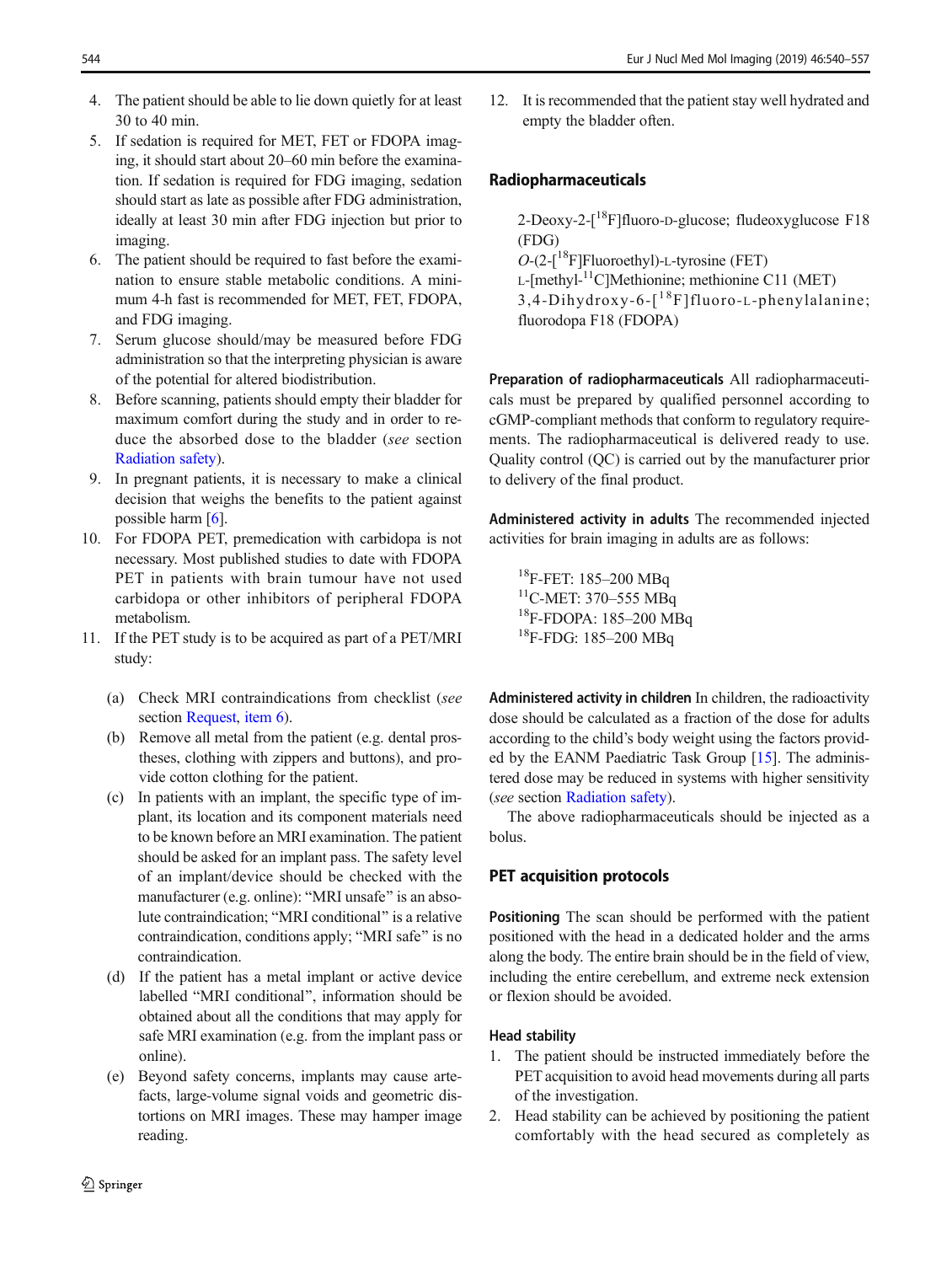possible in the dedicated holder. Tape, padding or other flexible head restraints including a thermoplastic mould and vacuum mattress for children may be employed and are often helpful particularly for radiotherapy planning.

3. During the entire investigation, the patient should be continuously visually monitored. Monitoring is particularly important in patients with tumour-associated seizures. Seizure activity during the uptake phase of FDG and FET can lead to increased uptake in the brain affected by seizure activity and can be mistaken for tumour.

PET imaging sequence The preferred PET imaging sequence is:

- 1. CT scout topogram for PET/CT to set up the field of view.
- 2. For attenuation correction (see section [Attenuation](#page-4-0) [correction](#page-4-0) below), a low-dose CT scan, MRI attenuation correction scan or transmission scan should be performed. Mathematical attenuation correction (i.e. based on the patient's external contour (derived from a PET image without attenuation correction) should not be applied.
- 3. Static or dynamic single field of view PET acquisition.

Attenuation correction Images should be acquired in 3D data acquisition mode and attenuation correction should be based on a low-dose CT scan, MRI attenuation correction scan, or 511-keV transmission scan. If a 511-keV transmission scan is used, the transmission images should be acquired before tracer injection. CT parameters should always be chosen to ensure the lowest doses that are compatible with this purpose are administered to the patient.

The following points relevant to attenuation correction in PET/MRI are to be considered:

- 1. In PET/MRI, attenuation correction is based on MRI imaging. Thus, MRI-based attenuation correction needs to be accurate and free from artefacts to provide accurate PET quantification.
- 2. The latest version of MRI attenuation-correction software should be used, including ultrashort echo time (UTE), zero TE (ZTE) sequences, or bone-models for bone detection in brain PET/MRI, where available [[16,](#page-14-0) [17](#page-14-0)].
- 3. Various attenuation correction strategies for PET/ MRI have been implemented. Some may lead to systematic differences in the activity distribution and calculated semiquantitative metrics (see section [Static FET, MET, FDOPA PET](#page-6-0)) [[18](#page-14-0)] that should carefully be considered during interpretation of PET images [\[19,](#page-14-0) [20](#page-14-0)].
- 4. MRI attenuation-corrected images must routinely be checked for artefacts, consistency and plausibility during PET/MRI reading. Artefacts on MRI attenuation correction have a direct effect on PET quantification in brain PET/MRI. Typically artefacts may arise from missegmentation of brain/fat/bone tissue, or from metallic dental prostheses and metallic implants such as coils, stents, surgical clips, etc. [\[18](#page-14-0), [21](#page-14-0), [22](#page-14-0)]. Artefacts may show as signal voids that exceed the true dimensions of the metal inclusions. Thus, most artefacts are readily detectable on MRI attenuation-corrected images and indicate regions of potentially inaccurate PET quantification [\[23,](#page-14-0) [24\]](#page-14-0).
- 5. Where applicable, time-of-flight PET detection should be used to reduce the impact of metal artefacts in brain PET/ MRI examinations [[25](#page-15-0)].
- 6. Only radiofrequency (RF) head coils labelled for combined PET/MRI use only should be used. Using standard RF head coils labelled for MRI-only use will not be considered in PET/MRI attenuation correction and their use may thus lead to inaccurate PET quantification and artefacts on PET.
- 7. In longitudinal studies, the patient should always be scanned on the same system using the same procedures to avoid changes related to differences in imaging technology or methodology. In cross-sectional studies, possible differences among scans related to the technologies being used should be considered. Particular care is needed in paediatric patients.

PET comparability To ensure PET comparability, a standardized protocol for clinical reading should be used with a fixed time for the start of image acquisition.

- 1. FET: 20 min static image acquisition obtained 20 min after injection. This may be part of a 40– 50 min dynamic image acquisition initiated at tracer injection. Dynamic image acquisitions should be started using short frames that progressively increase in duration. From 10 to 50 min after injection 5-min acquisition frames should be used to allow the tracer uptake slope to be assessed during this interval. To allow precise information on the tracer uptake phase to be obtained, the following image acquisition frame sequences could be used during the first 10 min after injection: 12 frames of 5 s, 6 frames of 10 s, 6 frames of 30 s and 5 frames of 60 s.
- 2. MET: 20 min static image acquisition obtained 10 min after injection.
- 3. FDOPA: 10–20 min static image acquisition obtained 10– 30 min after injection.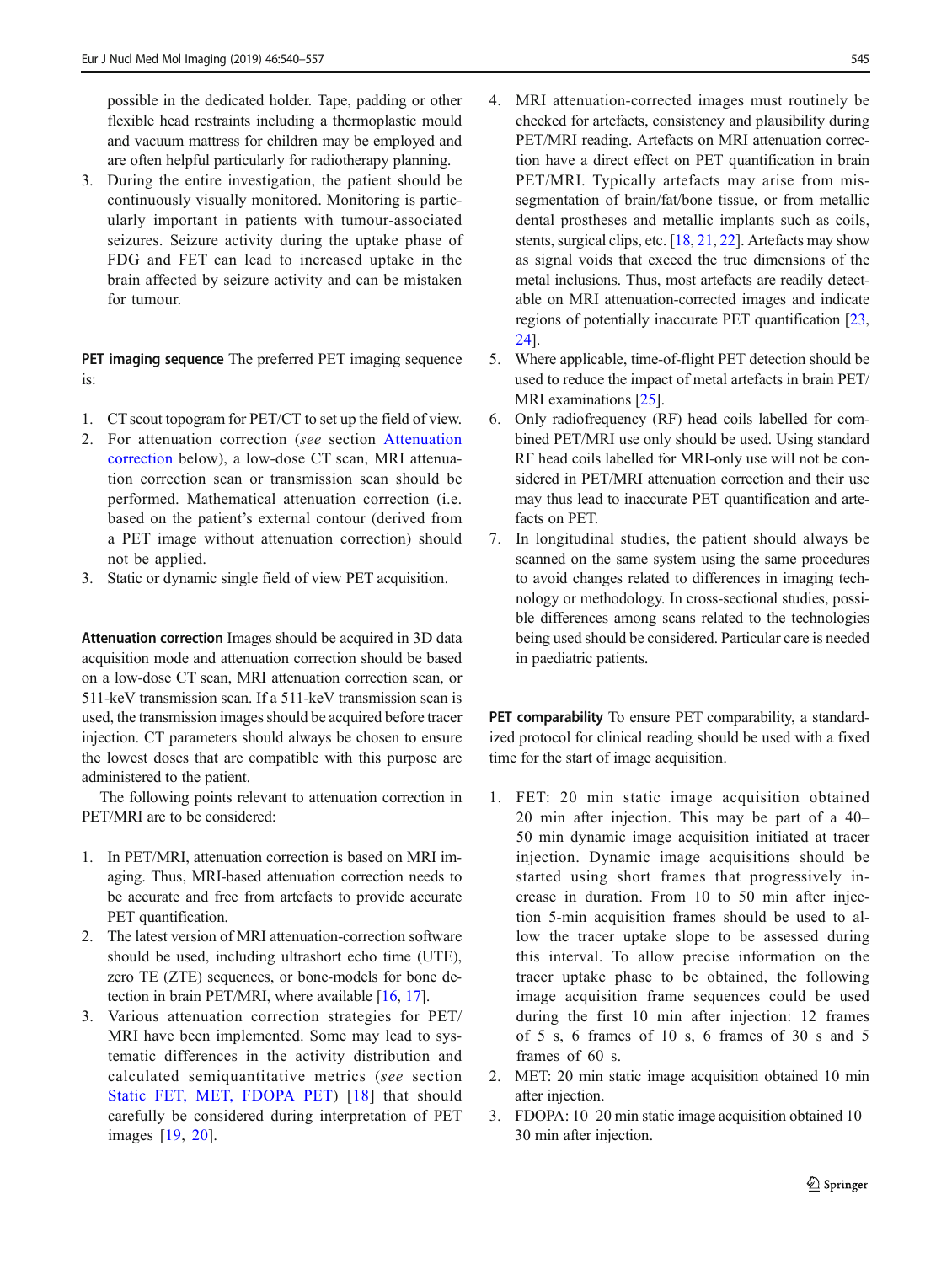<span id="page-6-0"></span>4. FDG: 10–20 min static image acquisition obtained at least 45 min after injection.

Movement artefacts If movement artefacts are expected, it may be helpful to acquire the static time window dynamically, e.g. in 5-min frames, or in list mode. Check the sinograms, and use only those of the properly acquired motion-free time period for reconstruction.

# PET image reconstruction

- 1. During image reconstruction, all corrections for quantitative interpretation are required including attenuation, scatter, random, dead time and decay corrections, as well as detector sensitivity normalization.
- 2. Time of flight acquisitions and reconstructions are allowed, although the benefit for brain imaging has not yet been fully investigated.
- 3. Iterative reconstruction is the field standard and should be applied. However, if iterative reconstruction would result in upward bias due to nonnegativity constraints applied during reconstruction, filtered back-projection reconstruction may be used as an alternative method.
- 4. The use of resolution modelling during reconstruction, so-called point-spread-function (PSF) reconstructions, may give rise to Gibbs artefacts and quantitative errors  $[26]$ , and this method is not recommended.
- 5. To harmonize PET image quality, the following reconstruction settings/protocols are recommended:
	- (a) One of the reconstructions should be performed using settings such that the reconstructed images meet EARL requirements for image quality recovery [\[6\]](#page-14-0), thereby allowing harmonization of PET data for multicentre settings or for use with reference datasets.
	- (b) As the above harmonizing reconstruction settings will ensure comparable image quality among different generations of PET/CT systems, a higher resolution reconstruction may be desired or required for visual interpretation or tumour delineation. When a specific PET system allows the use of multiple reconstructions, a high-resolution dedicated brain reconstruction protocol may be applied. Such a protocol should preferably meet the following requirements:
- Voxels size  $1-2$  mm, but <3 mm in any direction
- Reconstructed spatial resolution <6 mm full-width at half-maximum

# Interpretation/quantification

# Standardized uptake value calculations and image analysis

### General image display

- 1. PET images should have pixels of at least 16 bits to provide an adequate range of values, and appropriate image scaling should be employed for image display. A colour scale may be used. PET images should be displayed in the transaxial orientation and additionally correlated with morphological images in the coronal and sagittal planes.
- 2. Internal landmarks can be used for reorientation to achieve a standardized image display. Reorientation procedures based on the intercommissural line are commonly used [[27](#page-15-0)].
- 3. FET, MET, FDOPA: If the display scale is in colour, it should be adjusted so that the background radioactivity of healthy brain is in the lower third of the range (blue hue in the widely used Sokoloff scale), in order to create standardized conditions for the visual detection of increased tracer accumulation above background.
- 4. FDG: The display scale should be initially adjusted so that the radioactivity in normal cerebral cortex is near the maximum of the scale. If lesions have higher uptake than the cerebral cortex, the scale should be adjusted such that the lesion with the highest uptake is near to the maximum of the scale. Colour scales with 10 or 20 increments are useful to estimate the relative concentrations of FDG across brain regions and in lesions.

## Static FET, MET, FDOPA PET

- 1. Calculation of the SUV is optional and may be performed by dividing the radioactivity concentration (in kilobecquerels per millilitre) in the tissue by the radioactivity (in megabecquerels) injected per body weight (in kilograms), body surface area (in metres squared) or lean body mass (in kilograms), depending on the most appropriate distribution volume for each tracer.
- 2. Standard summation images in the ranges defined in section [PET comparability](#page-4-0) (items 1, 2 and 3) are used for clinical reading and should be coregistered and fused with recent high-resolution contrast-enhanced T1-weighted, T2-weighted/FLAIR MRI sequences. Fusion with other MRI sequences is optional. Usually vendor-provided coregistration software solutions are sufficiently robust for clinical use, but must be routinely checked for misalignment during reading. This can be done by adjusting the PET colour scale to clearly visualize the scalp and nose of the patient so that these structures can be compared between the PET and MRI images.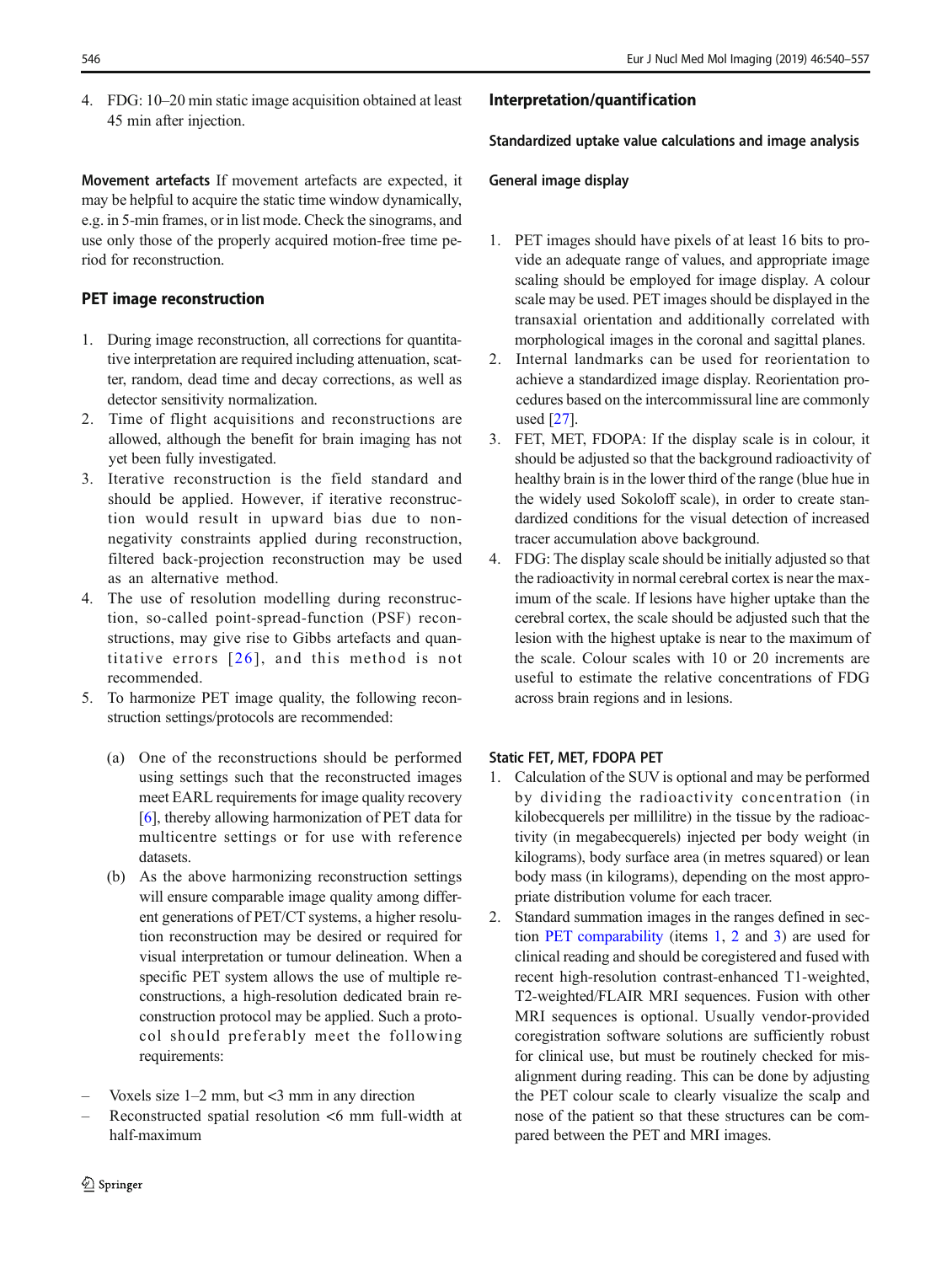- 3. In a first visual analysis, qualitative evaluation can be performed and the lesion of interest can be classified as either positive, when tracer uptake visually exceeds the background activity in the contralateral cortex, or negative, when no increased uptake can be seen.
- 4. MET, FET: In order to ensure intraindividual as well as interindividual comparability, semiquantitative measures of mean and maximal tumour activity uptake values can be calculated as ratios in relation to healthy appearing reference brain tissue (tumour to background ratios, TBRmean and TBRmax, respectively).
	- (a) The mean physiological brain activity uptake in healthy appearing cortex of the hemisphere contralateral to the tumour including grey and white matter is measured from a large "banana"/crescent-shaped background volume of interest (VOI) [\[28\]](#page-15-0).
	- (b) The measurement of TBRmean depends on the delineation of the tumour VOI.
- 5. FDOPA: Semiquantitative measures of mean and maximal tumour activity uptake values can be calculated as ratios in relation to healthy appearing striatum [[29\]](#page-15-0) contralateral to the tumour (tumour to striatum ratios, TSRmean and TSRmax, respectively). The striatum is the most commonly used reference region. Other reference regions have not been investigated systematically.

#### Static FDG PET

- 1. A static image acquired for 10–20 min at least 45 min after injection is used for clinical FDG PET reading, and should be coregistered and fused with recent highresolution contrast-enhanced T1 and T2/FLAIR MRI sequences. Fusion with other MRI sequences is optional.
- 2. SUVs used directly are generally of limited value in the clinical interpretation of FDG PET neurooncology studies.
- 3. Qualitative visual analysis can be performed and the lesion of interest can be classified as either *positive*, when FDG uptake visually exceeds the activity in a reference region (e.g. normal appearing white matter or cerebral cortex), or negative, when FDG uptake in the lesion is less than that in the reference region. Using white matter as the reference region provides better sensitivity for detecting recurrent tumour at the expense of specificity, while using cerebral cortex provides better specificity at the expense of sensitivity.
- 4. Lesion to reference region ratios using mean or maximum SUV can be used to provide a measure of FDG uptake in lesions. Numerical cut-off values for distinguishing tumour from benign lesions, such as radiation necrosis, and for grading tumours are not well established for FDG. If ratios are used, either white or grey matter rather

than a mixture of the two should be used for reference due to the substantially higher FDG uptake in grey matter than in white matter. Additionally, normal-appearing brain should be considered for the reference region to provide consistency across studies.

5. The regional metabolic rate of glucose can be estimated in lesions and normal brain by compartmental modelling or by using graphical analytical approaches. A correction factor, the so-called "lumped constant"  $[30]$  $[30]$ , can be used to convert the FDG values to values reflecting glucose metabolism [[31](#page-15-0)]. However, little is known about the accuracy of these methods in brain tumours and/or treatment effects. Currently, there is insufficient data to recommend these types of quantitative studies in routine clinical FDG PET for neurooncology.

### Cut-off thresholds for definition of biological tumour volume FDG: Not available

FET: SUV >1.6–1.8 of the mean value in healthy appearing brain (see section [Static FET, MET, FDOPA](#page-6-0) [PET,](#page-6-0) item 4(a)) [[32\]](#page-15-0)

MET: SUV > 1.3 of the mean value in healthy appearing brain [[33](#page-15-0)]

FDOPA: SUV more than the mean value in healthy striatum [\[29](#page-15-0)] (not validated histologically)

Dynamic PET acquisition An established clinical value for dynamic PET acquisitions applies only to FET [\[7](#page-14-0)]. Time– activity curves (TAC), i.e. the mean tissue radioactivity in the tumour region of interest (ROI)/VOI (SUV; becquerels per centimetre cubed, counts per centimetre cubed) as a function of time, can be generated from dynamic FET PET images. The TAC of the healthy brain (see section [Static FET, MET, FDOPA PET,](#page-6-0) item  $4(a)$ ) should be plotted for comparison to exclude technical artefacts. To extract the TAC of the most aggressive tumour area and to provide sufficient count statistics for curve generation, the following approach is recommended:

- 1. The VOI is drawn semiautomatically using an individually adapted isocontour of the tumour maximum yielding a volume of 1–2 mL, or using a standard ROI/VOI with a fixed diameter of 1.6 cm centred on the tumour maximum yielding a volume of 2 mL.
- 2. These ROIs/VOIs can be defined on the summation images of 20–40 min or 10–30 min. The latter may be better suited to the depiction of the early peak uptake in more aggressive gliomas.
- 3. The shape of the TAC is classified as increasing, decreasing or plateau. For assessment of time to peak (TTP), the time of tumour peak uptake is noted.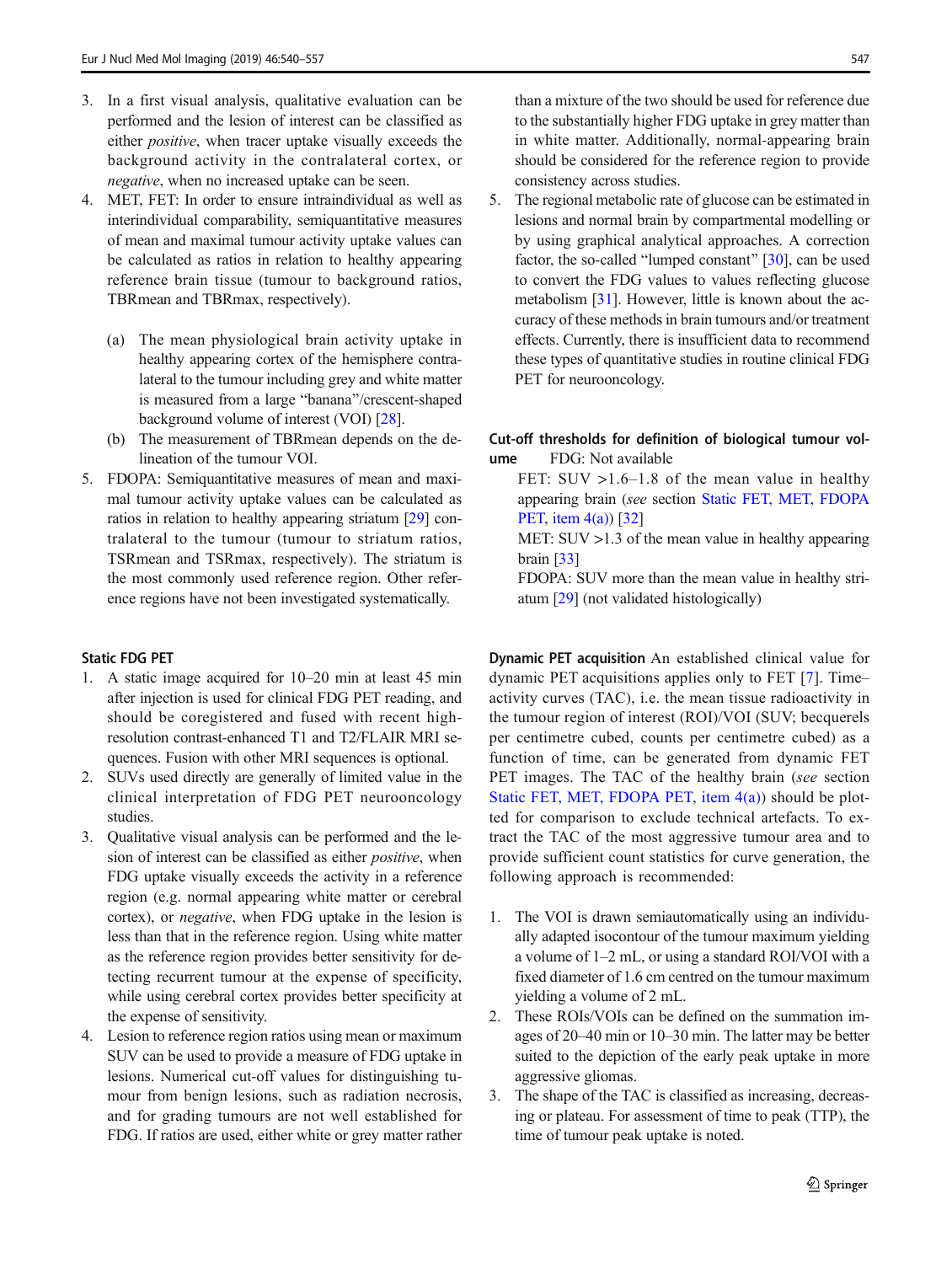Interpretation of static FET/MET/FDOPA PET data Based on the 2016 WHO classification [\[34\]](#page-15-0), gliomas will be progressively classified on the basis of histological and molecular characteristics, rather than as low-grade or high-grade gliomas, as follows:

- 1. Astrocytomas grade II and III (with isocitrate dehydrogenase 1 (IDH1) mutation, without 1p/19q codeletion) [\[35\]](#page-15-0)
- 2. Oligodendrogliomas grade II and III (with IDH1 mutation, with 1p/19q codeletion) [\[36\]](#page-15-0)
- 3. Wildtype astrocytomas or oligodendrogliomas not otherwise specified
- 4. Secondary glioblastomas (with IDH1 mutation)
- 5. Primary glioblastomas (IDH1 wildtype or IDH1 negative) [[37,](#page-15-0) [38\]](#page-15-0)

Available data on the range of radiotracer uptake are limited to FDG, FET and MET [[39](#page-15-0)–[43](#page-15-0)]. Further evidence is required to complement molecular characterization of gliomas and implement radiotracers in the new classification.

- 1. At primary diagnosis
	- (a) Negative scan: uptake in the background uptake range or slightly above excludes a grade III/IV glioma, lymphoma or metastasis with high probability. Also, an oligodendroglial tumour is very unlikely. A grade I/II astrocytoma cannot be excluded since approximately 30% exhibit low uptake.
	- (b) Positive scan: increased uptake has high a positive predictive value for a neoplastic process. A reliable differentiation of grade III/IV and grade I/II gliomas is not possible because of a high proportion of active tumours among the latter, especially in oligodendrogliomas. Local areas with the highest uptake should be used for biopsy guidance.
- 2. Therapy planning: for FET and MET, areas with uptake higher than the above biological tumour volume (BTV) cut-off activity values are used to delineate the metabolically active tumour tissue for planning of surgery and radiotherapy.
- 3. Tumour recurrence: increased uptake in the follow-up of previously treated glioma has high accuracy in differentiating treatment-related changes (e.g. pseudoprogression, radionecrosis) from recurrent disease.
- 4. Therapy monitoring: amino acid uptake progression during different kinds of therapy is indicative of therapy failure, while uptake regression indicates responsiveness. FET and FDOPA PET have been shown to identify pseudoresponse during antiangiogenic therapy.

The TBRmean and TBRmax thresholds for establishing pathological amino acid accumulation depends on the ROI

 $\hat{Z}$  Springer

definition technique, the spatial resolution of the PET scan (system type, reconstruction, data filtering) and the clinical question to be answered [[44\]](#page-15-0). The thresholds according to clinical questions are shown in Table [1.](#page-9-0)

### Interpretation of static FDG PET data

- 1. At primary diagnosis
	- (a) Increasing FDG uptake by gliomas is correlated with higher grade and worse prognosis [\[7](#page-14-0), [61](#page-16-0)–[64](#page-16-0)]. Grade I/II gliomas typically have FDG uptake similar to or less than white matter uptake, although some grade I/II gliomas such as pilocytic astrocytomas have high FDG uptake. Grade III/IV gliomas typically have FDG uptake greater than white matter uptake (see comments on the new WHO classification scheme (see section [Interpretation of static FET/MET/](#page-6-0) [FDOPA PET data](#page-6-0), item 1).
	- (b) There is overlap in FDG uptake between grade I/II and grade III/IV gliomas, particularly for gliomas with FDG uptake greater than white matter but less than grey matter uptake. Optimal quantitative thresholds and visual analysis criteria have not been established for definitively distinguishing glioma grade or predicting prognosis based on FDG PET alone.
- 2. Tumour recurrence
	- (a) High FDG uptake in enhancing brain lesions is correlated with tumour recurrence. However, high FDG uptake can occur in the brain after radiation therapy including radiation necrosis, and recurrent tumours may have relatively low FDG uptake. Well-defined quantitative and qualitative criteria with high diagnostic accuracy are not available and may not be achievable with FDG PET.
	- (b) For gliomas treated with radiation therapy, FDG PET can be used to distinguish radiation necrosis from recurrent tumour. Many criteria have been proposed, and wide ranges of sensitivity and specificity have been reported in the literature [\[65](#page-16-0)–[71\]](#page-16-0). A reasonable approach is to use normal white and grey matter as the reference regions. Lesions with FDG uptake similar to or less than white matter uptake are probably radiation necrosis while lesions with FDG uptake higher than grey matter uptake are probably recurrent tumour. Lesions with FDG uptake higher than white matter but less than grey matter uptake may be radiation necrosis, recurrent tumour or a mixture of both. Correlation with MRI, the presence of focal uptake suggesting recurrence within a larger region of diffuse lower level FDG uptake, and the clinical presentation may be useful in these cases.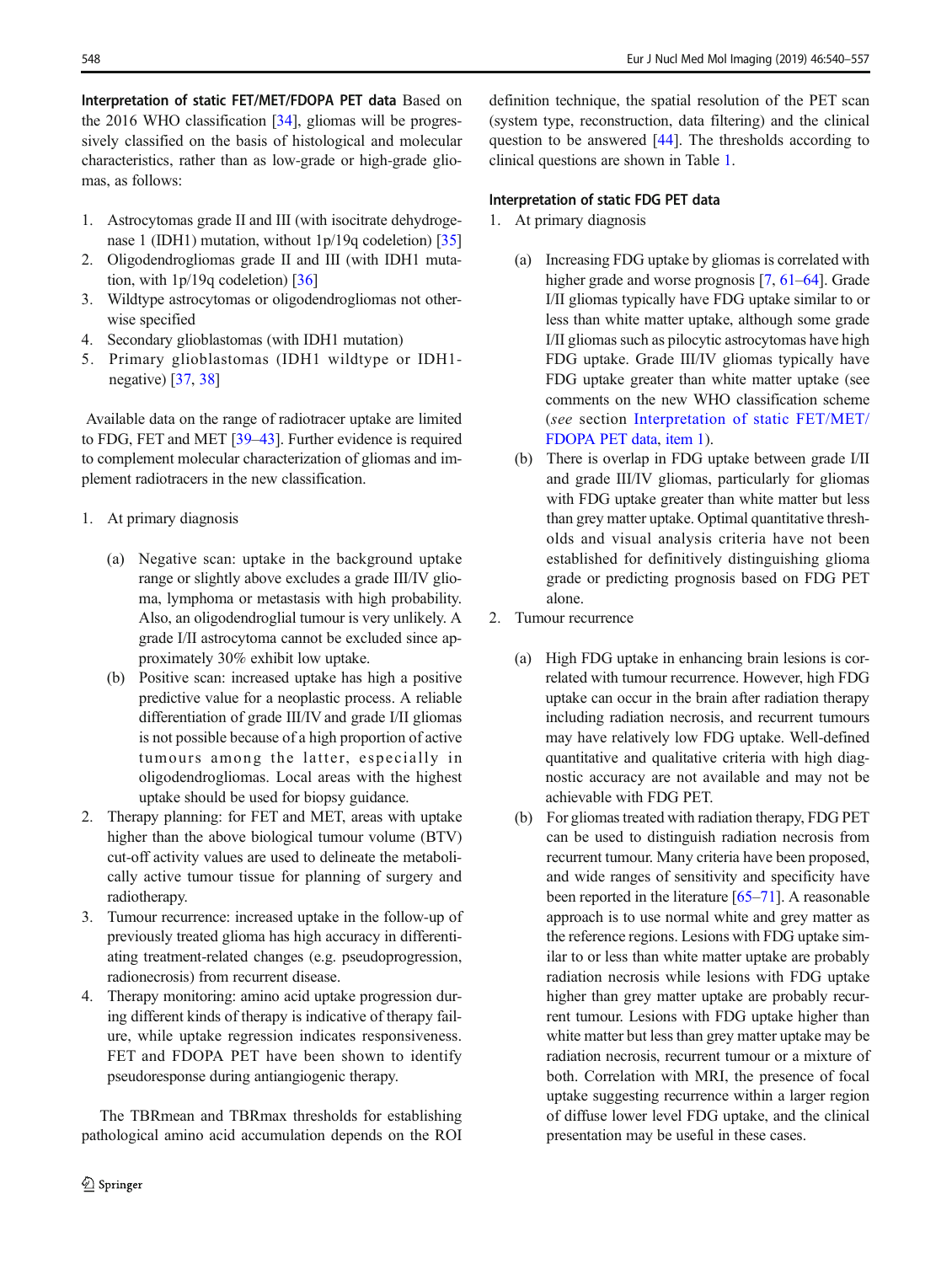<span id="page-9-0"></span>

| Table 1 Commonly used thresholds for amino acid PET, validated histologically or clinically, according to the clinical question |  |  |
|---------------------------------------------------------------------------------------------------------------------------------|--|--|
|                                                                                                                                 |  |  |

| Clinical question                                                              | Tracer       | Method                                   |                   | Threshold                     | Reference          |
|--------------------------------------------------------------------------------|--------------|------------------------------------------|-------------------|-------------------------------|--------------------|
| Differentiation between neoplastic and non-neoplastic tissue                   | <b>FET</b>   | TBRmax                                   |                   | 2.5                           | [45]               |
|                                                                                |              | TBRmean                                  |                   | 1.9                           |                    |
|                                                                                | <b>MET</b>   | TBRmax                                   |                   | $1.3 - 1.5$                   | [33, 46]           |
|                                                                                | $FDOPA$ –    |                                          |                   | n.a.                          |                    |
| Tumour grading (grade I/II versus III/IV glioma)                               | <b>FET</b>   | TBRmean                                  |                   | $1.9 - 2.0$                   | [45, 47]           |
|                                                                                |              | TBRmax                                   |                   | $2.5 - 2.7$                   | 48]                |
|                                                                                |              | <b>TTP</b>                               |                   | $<$ 35 min                    |                    |
|                                                                                |              | TAC pattern (I, II, III)                 |                   | Pattern II, III               |                    |
| Tumour extent                                                                  | <b>FET</b>   | <b>TBR</b>                               |                   | 1.6                           | $\lceil 32 \rceil$ |
|                                                                                | <b>MET</b>   | <b>TBR</b>                               |                   | 1.3                           | [49]               |
|                                                                                | <b>FDOPA</b> | <b>TBR</b>                               |                   | 2.0                           | [50]               |
| Tumour recurrence                                                              | <b>FET</b>   | TBRmean (circular ROI diameter 1.6 cm)   |                   | 2.0                           | [51]               |
|                                                                                |              | <b>TTP</b>                               |                   |                               |                    |
|                                                                                | <b>MET</b>   | TBRmax                                   |                   | 1.6                           | $[52]$             |
|                                                                                |              | FDOPA TSRmax                             |                   | 2.1                           | [53]               |
|                                                                                |              | TSRmean                                  |                   | 1.8                           |                    |
| Malignant transformation of grade I/II glioma                                  | <b>FET</b>   | <b>TBRmax</b>                            |                   | >33% increase                 | [54]               |
|                                                                                |              | TBRmean                                  |                   | $>13\%$ increase              |                    |
|                                                                                |              | TTP change in ROI >1.6 brain             |                   | 6 min decrease                |                    |
| Differentiation between <i>early</i> pseudoprogression and true<br>progression | <b>FET</b>   | TBRmax                                   |                   | 2.3                           | $\left[55\right]$  |
| Differentiation between <i>late</i> pseudoprogression and true                 | <b>FET</b>   | TBRmax                                   |                   | 1.9                           | [56]               |
| progression                                                                    |              | TBRmean                                  |                   | 1.9                           |                    |
| Identification of responders in treatment response evaluation                  | <b>FET</b>   | Radiochemotherapy $(7-10$ days)          | TBRmax<br>TBRmean | >20% decrease<br>>5% decrease | $[57 - 59]$        |
|                                                                                |              | Bevacizumab/irinotecan<br>$(4-12$ weeks) | <b>BTV</b>        | >45% decrease                 |                    |
|                                                                                | <b>MET</b>   | Temozolomide                             | TBRmax            | Stable or<br>decreasing       | [60]               |
|                                                                                |              | FDOPA Bevacizumab (2 weeks)              | <b>BTV</b>        | >35% decrease<br>$<$ 18 mL    | [29]               |

TBR tumour to background ratio, TTP time to peak, TAC time-activity curve, TSR tumour to striatum ratio, ROI region of interest

(c) The choice of the quantitative cut-off value or visual reference region will affect the sensitivity and specificity of the results. For example, using normal white matter as the reference region and categorizing lesion with FDG uptake similar to or less than white matter uptake as radiation necrosis and lesions with uptake higher than normal white matter uptake as recurrent tumour will provide higher sensitivity (negative imaging more likely to be treatment effect) at the expense of specificity (positive imaging more likely to be false positive). Similarly, using normal grey matter as the reference region will provide lower sensitivity (negative imaging more likely to be false-negative) with an increase in specificity (positive imaging more likely to be recurrent tumour).

#### Interpretation of dynamic FET PET data

- 1. An early peak in the TAC shape of the mean ROI/VOI activity (<20 min after injection) followed by a plateau or a decreasing TAC is indicative of a grade III/IV tumour.
- 2. Continuously increasing uptake up to 40 min after injection is more frequently observed in grade I/II gliomas, but

is not specific. This TAC pattern is also typical of treatment-induced changes, e.g. radionecrosis, pseudoprogression.

3. A change in the TAC pattern during follow-up of grade I/II gliomas from an increasing TAC to an early peak with a decreasing TAC is indicative of malignant transformation [\[54\]](#page-15-0).

#### Physiological tracer distribution FDG

- 1. Common: high physiological uptake in grey matter (e.g. cerebral and cerebellar cortex, deep grey nuclei).
- 2. Common: moderate uptake in the extraocular muscles.
- 3. Occasionally: brain activation during the uptake phase such as patient motion or visual stimulation can result in higher uptake in the associated regions in the cerebral cortex.

FET, MET [\[72\]](#page-16-0)

1. Common: slight uptake in vascular structures, basal ganglia, cerebellum, skin and salivary glands.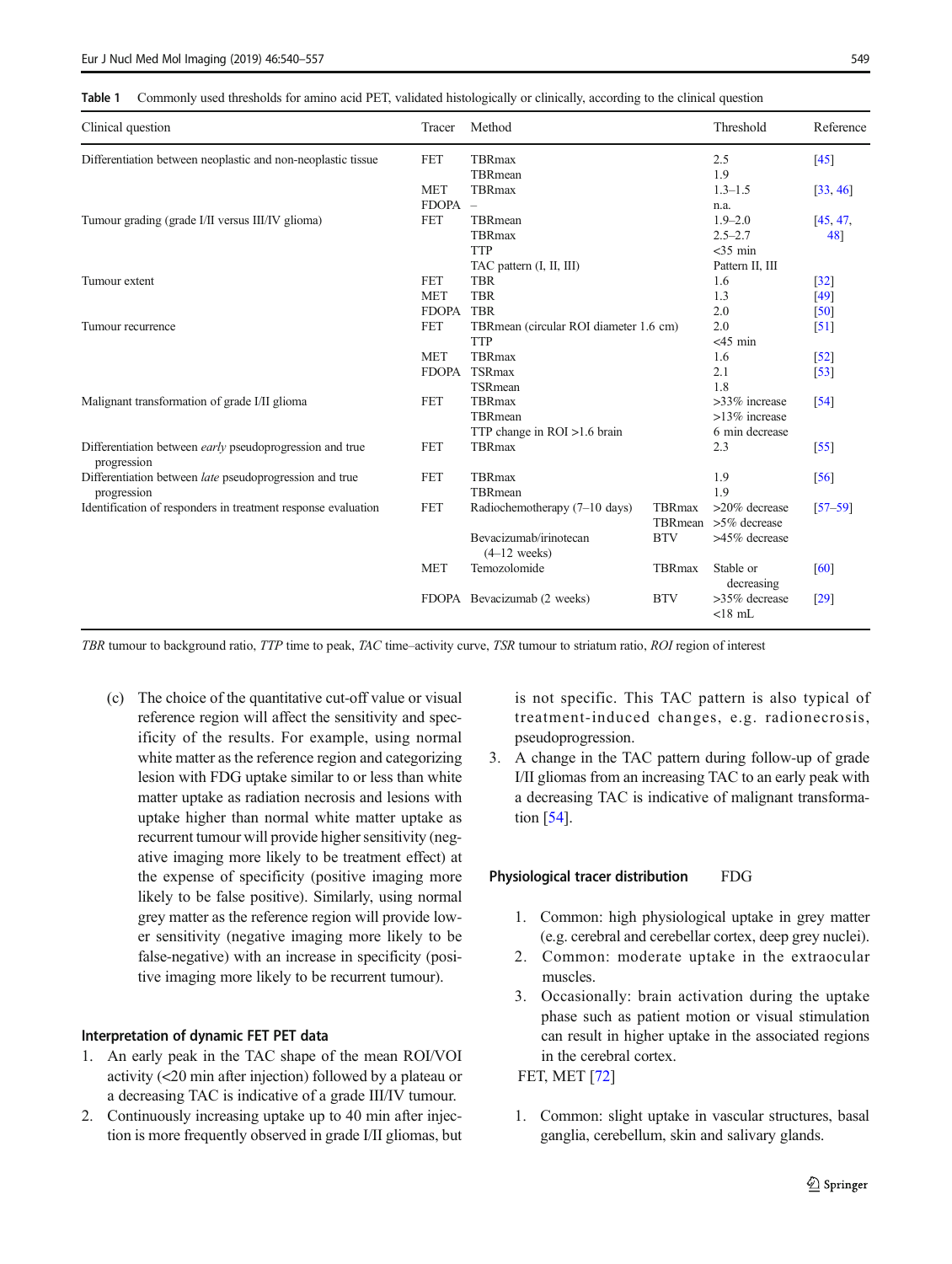- 2. Occasionally: slight focal uptake in pineal body, choroid plexus and clivus bone marrow. FDOPA
- 1. Common: moderately increased uptake in basal ganglia and pituitary, and slight uptake in the cerebellum, skin, optic nerve, ocular muscles and salivary glands.
- 2. Occasionally: pineal body.
- 3. No increased uptake in vascular structures.

# Known pitfalls All tracers

- 1. Uptake may be increased in inflammatory lesions and epileptic seizures.
- 2. Uptake may be underestimated in small lesions relative to image resolution.

FDG

- 1. High uptake in grey matter can obscure lesions within or adjacent to grey matter.
- 2. High blood glucose levels at the time of injection decrease uptake in tumour and healthy appearing grey matter, but may not affect lesion detection.
- 3. Perivascular infiltration.
- 4. Anatomical abnormalities.
- 5. Treatment effects may decrease uptake in the treatment area and brain regions that receive synaptic input from the treated area (diaschisis).

MET, FET, FDOPA

- 1. TBRmean, TBRmax and BTV may be overestimated if there is reduced uptake in the reference brain tissue VOI because of structural changes, e.g. atrophy, trauma and infarcts, or reduced tracer delivery. e.g. ischaemia.
- 2. As MET, FET, and FDOPA are all transported across the blood–brain barrier and into cells by system L amino acid transport, they can all be expected to have similar pitfalls (Table [2](#page-11-0)).

Dynamic FET

- 1. In early images, up to 15 min after injection, blood pool uptake is relatively high, and tracer activity in vascular structures may have the same appearance as tumour tissue uptake.
- 2. Reduced uptake in occipital and temporal skin areas may be seen in static images, probably as a result of reduced perfusion caused by the head padding.
- 3. An increasing TAC may indicate inflammatory lesions.
- 4. A decreasing TAC may be seen in WHO grade II oligodendroglial tumours (around 50%).
- 5. A decreasing TAC may be seen in tumours close to sinuses because of the influence of venous blood activity.
- 6. After antiangiogenic treatment the TAC may change from a decreasing to an increasing pattern.

# Documentation and reporting

Description of findings in brain tumour imaging should generally comply with previously published guidelines for FDG imaging in oncology and with regard to general aspects of reporting such as due diligence [\[6](#page-14-0)].

The content of the report affects patient management and clinical outcomes, and is a legal document. It is good practice to provide a structured report with concise concluding statements intended to answer the specific clinical question(s) posed, if possible.

Regardless of the radiotracer, reports should follow the general structure outlined below.

General information 1. Name of the patient and other identifiers, such as date of birth.

- 2. Name of the referring physician.
- 3. Type and date of examination.
- 4. Radiopharmaceutical including route of administration and amount of activity administered.
- 5. Patient history with emphasis on diagnosis and tumourrelated treatment and the clinical question leading to the study request (see sections [Common clinical indications](#page-2-0) and [Request](#page-3-0)).

Body of the report 1. Procedure description

- (a) Information on the imaging procedure (e.g. static or dynamic scan), and time between PET tracer injection and image acquisition.
- (b) If FDG is used, the measured blood glucose level at the time of injection.
- (c) If sedation is performed, type and time of medication in relation to the tracer injection.
- (d) If a low-dose CT scan is performed for attenuation correction, a statement such as "not performed for diagnostic purposes, not replacing diagnostic CT^ could be added.
- (e) The use of a nonconventional system type (e.g. PET/ MRI) should be mentioned.
- 2. Data quality
	- (a) Abnormal tracer biodistribution.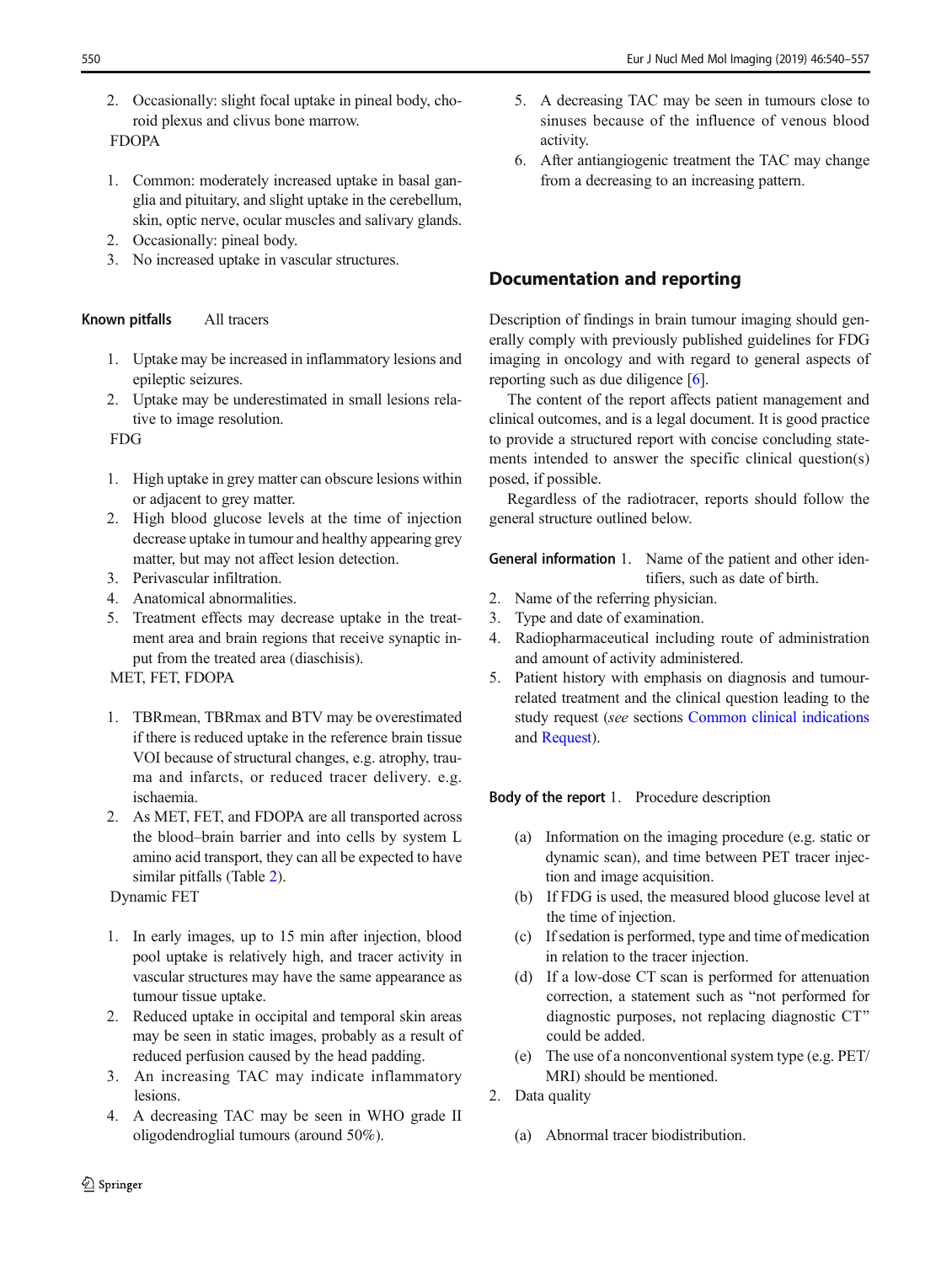<span id="page-11-0"></span>

|  |  | Table 2 Known pitfalls and estimated occurrence of false-positive presentation in amino acid PET and FDG PET |  |
|--|--|--------------------------------------------------------------------------------------------------------------|--|
|--|--|--------------------------------------------------------------------------------------------------------------|--|

| Condition                               | Tracer       | Estimated occurrence of false positive presentation                                                                                         | Reference    |  |
|-----------------------------------------|--------------|---------------------------------------------------------------------------------------------------------------------------------------------|--------------|--|
| Brain abscess, infection, inflammation  | <b>MET</b>   | Rare                                                                                                                                        | $[73]$       |  |
|                                         | <b>FET</b>   | Rare                                                                                                                                        | [58, 74, 75] |  |
|                                         | <b>FDG</b>   | Variable                                                                                                                                    | [76]         |  |
| Haematoma                               | <b>MET</b>   | Increased uptake up to 45 days after bleeding                                                                                               | [46, 77, 78] |  |
|                                         | <b>FET</b>   | Increased uptake up to 14 days after bleeding                                                                                               | [79]         |  |
|                                         | <b>FDG</b>   | Increased uptake up to 4 days after bleeding                                                                                                | [80]         |  |
| Infarction                              | <b>MET</b>   |                                                                                                                                             | [46, 81]     |  |
|                                         | <b>FET</b>   | Increased uptake up to 7 days after ischaemia                                                                                               | [58, 82]     |  |
|                                         | <b>FDG</b>   | Increased uptake up to 14 days after ischaemia                                                                                              | [80]         |  |
| Developmental venous anomalies          | <b>FET</b>   | Rare                                                                                                                                        | $[83]$       |  |
|                                         | <b>FDOPA</b> |                                                                                                                                             | [58, 82, 84] |  |
| Demyelination                           | <b>MET</b>   | Rare                                                                                                                                        | [33, 46]     |  |
|                                         | <b>FET</b>   |                                                                                                                                             | [58, 74]     |  |
|                                         | <b>FDG</b>   |                                                                                                                                             | [85]         |  |
| Radionecrosis/radiation-induced changes | <b>MET</b>   | Rare                                                                                                                                        | [86]         |  |
|                                         | <b>FET</b>   | Higher incidence of PET-positive findings in<br>radiation-induced lesions during the first 6 months<br>after focused high-dose radiotherapy | $[87]$       |  |
|                                         | <b>FDG</b>   | Variable                                                                                                                                    | [65]         |  |
| Epileptic seizures                      | <b>FET</b>   | Very rare                                                                                                                                   | [88]         |  |
|                                         | <b>MET</b>   |                                                                                                                                             | [89]         |  |
|                                         | <b>FDG</b>   | Rare                                                                                                                                        | [90]         |  |

- (b) CT-related artefacts, e.g. from metallic implants.
- (c) Poor compliance with fasting.
- (d) Any observed events that may adversely influence interpretation, e.g. head movements, seizure activity.
- (e) If FDG is used, increased blood glucose level.
- 3. Comparative data
	- (a) PET images should be compared with morphological data, particular MRI data, whenever possible.
	- (b) PET images should be compared with previous PET scans to evaluate the course of disease.
	- (c) The type and date of comparative data should be noted before description of the imaging findings.
- 4. Description of findings
	- (a) The normality of radiotracer uptake should be stated, whether normal or abnormal.
	- (b) In case of abnormal findings, the location (with a correct anatomical description), extent and intensity of pathological tracer accumulation in relation to normal tissue uptake should be described.
	- (c) Uptake characteristics, including:
- Shape of uptake, e.g. focal, diffuse, inhomogeneous.
- Intensity of uptake in relation to healthy brain uptake (slight, moderate or strong).
- Extent and peak uptake, in correlation with, for example, T1 contrast enhancement and/or T2/FLAIR hyperintensity on MRI or obvious anatomical abnormalities on CT/low-dose CT images.
	- (d) Semiquantitative parameters
- Calculate and report the TBRmax. Reporting the TBRmean and BTV is optional. Determination of FDG SUV/SUV ratio, TBRmean, TBRmax and BTV are optional in the clinical setting and do not have well-established utility in characterizing gliomas or distinguishing treatment effects from recurrence.
- When dynamic imaging is performed with FET, the pattern of the tumour TAC (increasing, decreasing, plateau) should be described. The reporting of TTP and slope is optional.
	- (e) Clinically relevant incidental findings should be reported, e.g. extracerebral metastases.
	- (f) Comparison with previously performed PET studies, e.g. for therapy response or malignant transformation.
- 5. Limitations:

when appropriate, factors that could have limited data quality or diagnostic accuracy should be mentioned (Table 2).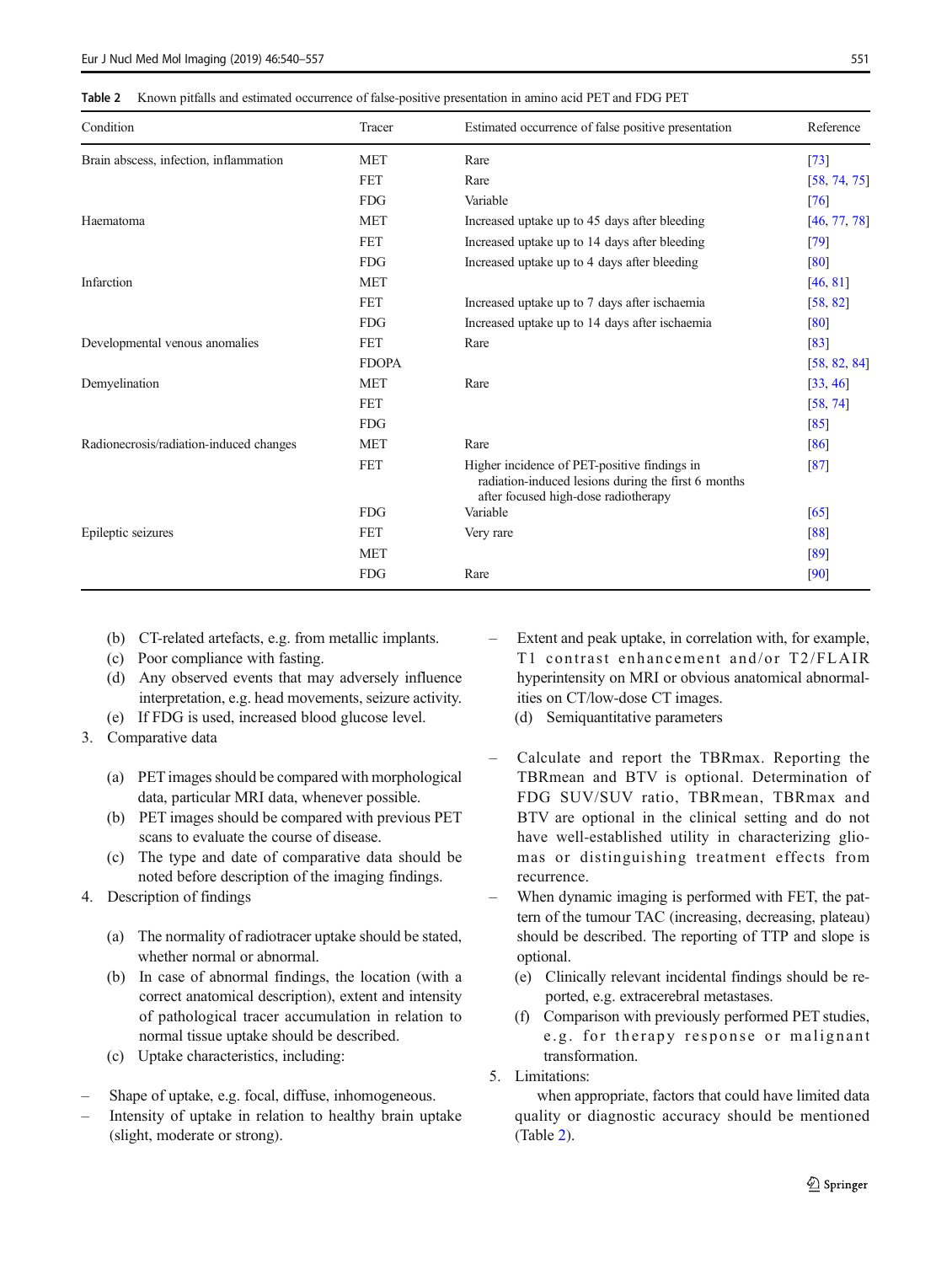<span id="page-12-0"></span>Interpretation The interpretation should address the question raised in the clinical request and integrate medical history, comparative imaging and any limitations. A precise diagnosis should be given whenever possible. Additional scans or follow-up scans should be recommended when appropriate.

## Equipment specifications

### System specifications

The use of state-of-the-art 3D PET/CT or PET/MRI systems is recommended. The system should allow collection of low-dose CT images or MRI-based sequences that can be used for attenuation and scatter correction of the PET emission data. A dedicated brain PET-only system may be used provided it is equipped with transmission scan sources of sufficient strength – as recommended by the manufacturer – to ensure sufficient quality of the transmission scans and thereby of the PET emission data attenuation correction. PET(/CT) systems should have a minimal axial field of view of 15 cm to ensure sufficient coverage of the entire brain, including cerebellum and brainstem.

#### PET acquisition

The system should be able to acquire both static and dynamic or list-mode PET emission data in 3D mode. Data should be reconstructed online or offline (i.e. retrospectively) in single or multiple frames, as specified by the study protocols and these guidelines. In addition, PET images should be able to be reconstructed with and without attenuation correction. The PET images without attenuation correction should not be used for primary interpretation but can be useful for recognizing attenuation artefacts in the attenuation-corrected PET images. The system should have all functionalities and methods available as required for quantitative brain PET imaging and reconstruction, including, but not limited to, online randoms correction, scatter correction, attenuation correction, dead time correction, decay and abundance correction and normalization (correction for detector sensitivities).

#### Quality control and improvement

# Quality control and interinstitutional PET system performance harmonization

Various factors affecting PET image quality and quantification have previously been reviewed [\[91](#page-16-0)]. Although this review focused on the use of radiolabelled amino acids and FDG for glioma imaging, the technical and imaging physics uncertainties indicated in that review are valid for any PET examination regardless of radiotracer or specific application. The

use of brain PET examinations in multicentre studies and/or when data are compared with a reference database or disease pattern, it is of the utmost importance that PET data are collected in such a manner that they can be pooled and compared. In order to guarantee sufficient image quality, quantitative performance and image harmonization, the performance of the PET systems must be regularly checked by several QC experiments. All regular and vendor-provided maintenance and QC procedures should be followed. QC experiments should at least address the following:

- Daily check of detector performance, i.e. with point, rod or cylindrical sources to automatically test and visualize the proper functioning of detector modules including inspection of 2D sinograms.
- & Daily check of PET activity concentration measurement calibration using an activity filled cylindrical phantom source following the procedure recommended by the manufacturer.
- & Cross-calibration of the PET(/CT) system against the locally used dose calibrator to prepare and measure patientspecific radiotracer activities. Cross-calibrations should be performed following EARL recommendations and criteria.
- & Correct alignment between PET and CT should be verified according to the procedure and frequency recommended by the manufacturer.
- & Additional QC procedures performed less frequently following the instructions provided by the manufacturer and the EANM recommendations for routine QC of nuclear medicine equipment [[92\]](#page-16-0).

### CT quality control

The EU guidelines for FDG PET/CT tumour imaging discuss several documents and reports that have been published on CT quality control (CT-QC). For example, an overview of CT-QC is given in the "Equipment Specifications" and "Quality Control" sections of the following American College of Radiology (ACR) practice parameters: "ACR–ASNR–SPR Practice parameter for the performance of Computed Tomography (CT) of the extracranial head and neck^ [\(https://www.acr.org/-/](https://www.acr.org/-/media/ACR/Files/Practice-Parameters/CT-Head-Neck.pdf?la=en) [media/ACR/Files/Practice-Parameters/CT-Head-Neck.pdf?la=](https://www.acr.org/-/media/ACR/Files/Practice-Parameters/CT-Head-Neck.pdf?la=en) [en](https://www.acr.org/-/media/ACR/Files/Practice-Parameters/CT-Head-Neck.pdf?la=en)), "ACR–SCBT-MR–SPR–STR Practice parameter for the performance of thoracic computed tomography (CT)^ ([https://](https://www.acr.org/-/media/ACR/Files/Practice-Parameters/CT-Thoracic.pdf?la=en) [www.acr.org/-/media/ACR/Files/Practice-Parameters/CT-](https://www.acr.org/-/media/ACR/Files/Practice-Parameters/CT-Thoracic.pdf?la=en)[Thoracic.pdf?la=en\)](https://www.acr.org/-/media/ACR/Files/Practice-Parameters/CT-Thoracic.pdf?la=en), and "ACR–SPR Practice parameter for the performance of thoracic Computed Tomography (CT) of the abdomen and Computed Tomography (CT) of the Pelvis^, [\(https://www.acr.org/-/media/ACR/Files/Practice-Parameters/](https://www.acr.org/-/media/ACR/Files/Practice-Parameters/CT-Abd-Pel.pdf?la=en) [CT-Abd-Pel.pdf?la=en](https://www.acr.org/-/media/ACR/Files/Practice-Parameters/CT-Abd-Pel.pdf?la=en)). CT-QC is also the subject of the Institute of Physics and Engineering in Medicine (IPEM) report 91 "Recommended Standards for the Routine Performance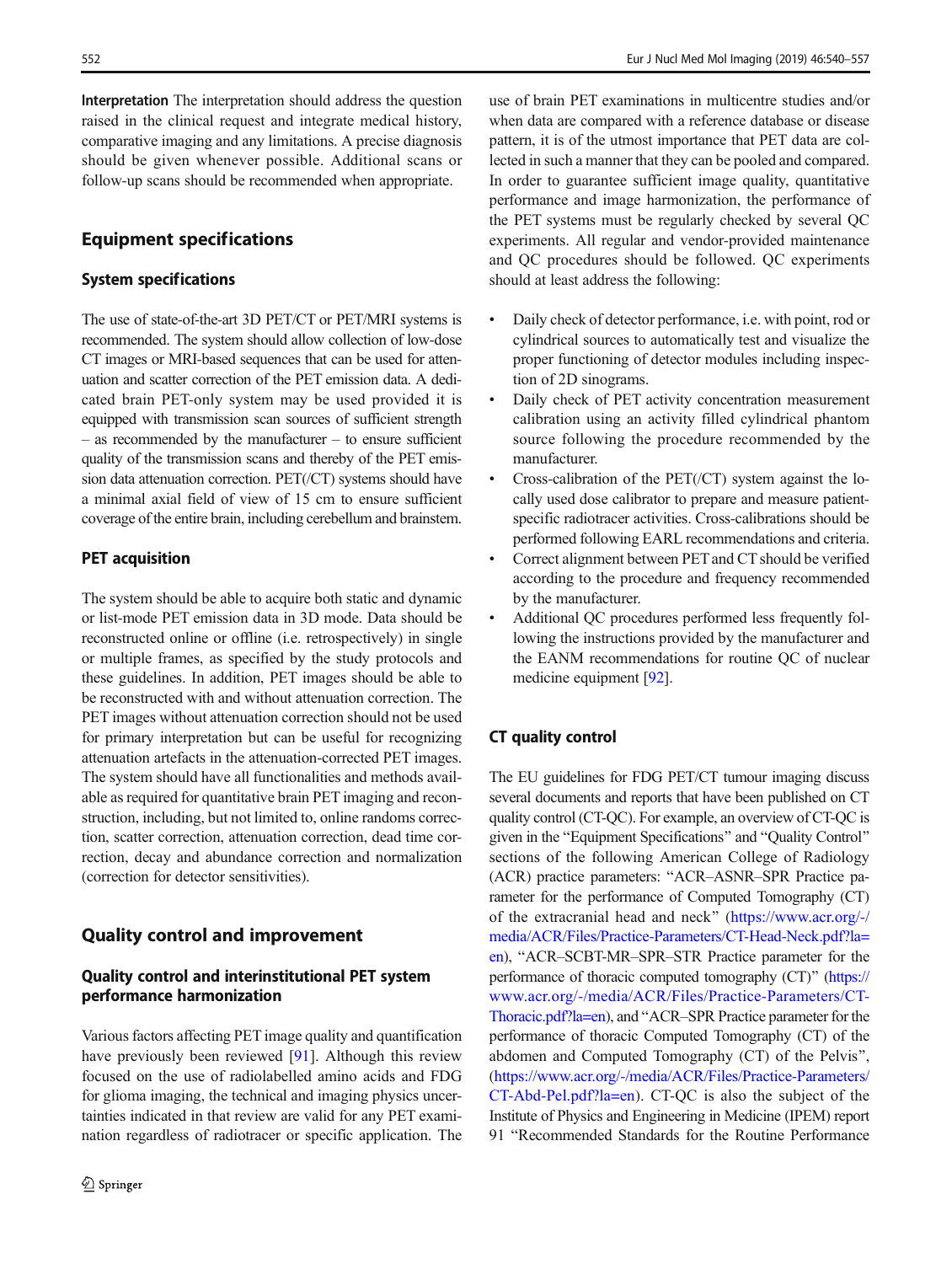<span id="page-13-0"></span>Table 3 Radiation dosimetry

| Radiotracer     | Adult organ with highest dose (mGy/MBq) | Effective dose (mSv/MBq) | Reference                         |      |
|-----------------|-----------------------------------------|--------------------------|-----------------------------------|------|
|                 |                                         | Adult                    | Paediatric                        |      |
| ${}^{18}$ F-FDG | Urinary bladder wall: 0.13              | 0.019                    | 1 year: 0.095                     | [95] |
|                 |                                         |                          | 5 years: 0.056<br>10 years: 0.037 |      |
| $^{18}$ F-FET   | Urinary bladder wall: 0.085             | 0.016                    | 15 years: 0.024<br>1 year: 0.082  | [95] |
|                 |                                         |                          | 5 years: 0.047<br>10 years: 0.031 |      |
| $^{11}$ C-MET   | Urinary bladder wall: 0.092             | 0.0082                   | 15 years: 0.021<br>1 year: 0.047  | [95] |
|                 |                                         |                          | 5 years: 0.025<br>10 years: 0.016 |      |
| $^{18}$ F-FDOPA | Urinary bladder wall: 0.30              | 0.025                    | 15 years: 0.011<br>1 year: $0.10$ | [95] |
|                 |                                         |                          | 5 years: 0.07<br>10 years: 0.049  |      |
|                 |                                         |                          | 15 years: 0.032                   |      |

Testing of Diagnostic X-Ray Systems^. In addition, CT performance monitoring guidelines are given in the American College of Radiology: "ACR–AAPM Technical standards for diagnostic medical physics performance monitoring of Computed Tomography (CT) Equipment^, [\(https://www.acr.org/-/media/](https://www.acr.org/-/media/ACR/Files/Practice-Parameters/CT-Equip.pdf?la=en) [ACR/Files/Practice-Parameters/CT-Equip.pdf?la=en](https://www.acr.org/-/media/ACR/Files/Practice-Parameters/CT-Equip.pdf?la=en)).

#### MR quality control in PET/MRI

While there are no regulatory requirements for special/standard QC/QA procedures for MRI systems, numerous points should be considered for conducting safe and high-quality MRI examinations as outlined in section [Examination procedures/specifi](#page-3-0)[cations](#page-3-0). It is advisable to adhere to the recommendations of the manufacturer (i.e. follow the planned maintenance intervals). For PET/MRI systems an approach to basic MRI QC to be performed by the user is described in a review by Sattler et al. [\[93\]](#page-16-0).

### Radiation safety

The systemic use of radiotracers leads to systemic exposure of the patients to radiation. The amounts of radioactivity usually delivered with the administration of  ${}^{11}$ C-labelled and  ${}^{18}$ F-la-belled PET radioligands (see section [Administered activity in](#page-4-0) [adults](#page-4-0)) result in effective doses (ED) of the same order of magnitude as delivered by other  ${}^{11}$ C-labelled and  ${}^{18}$ F-labelled radiotracers [[94\]](#page-17-0). The radiation dose from low-dose CT scans of the head region depends on the CT scanning parameters and is generally well below 0.5 mSv. The overall ED from PET/ CT investigations of the head region, when accounting for the

whole-body exposure, should remain near or below 5 mSv. In adults, the organ with the highest radiation dose for all the above tracers is the urinary bladder wall (Table 3).

### Conclusion

Since the previous EANM guidelines in 2006 [\[10\]](#page-14-0), the clinical use of molecular imaging with PET and PET/CT in the diagnosis of glioma has continuously increased in Europe and the US. For successful and appropriate use of this technology, a clear understanding of the capabilities and limitations of the technology and appropriate patient selection, preparation, scan acquisition and image reconstruction are required. This document attempts to provide some guidance on the performance and interpretation of molecular imaging to supplement recent clinical guidelines [\[7\]](#page-14-0), and to bring PET brain imaging into daily clinical practice and into larger scale interinstitutional clinical neurooncological trials across imaging platforms.

Acknowledgments These guidelines were brought to the attention of all other EANM committees and the national societies of nuclear medicine, and received confirmatory statements from Italy, Latvia and Germany. The comments and suggestions from the EANM Radiation Protection and the Technologist Committee are highly appreciated and were considered in the preparation of these guidelines. We acknowledge the contribution of previous guidelines on which the present are based [[10,](#page-14-0) [12,](#page-14-0) [13,](#page-14-0) [96\]](#page-17-0).

#### Compliance with ethical standards

Conflicts of interest The following authors declare that they have no conflicts of interest: Nathalie L Albert, Norbert Galldiks, Karl-Josef Langen, Egesta Lopci, Bernhard Sattler, Michael Weller.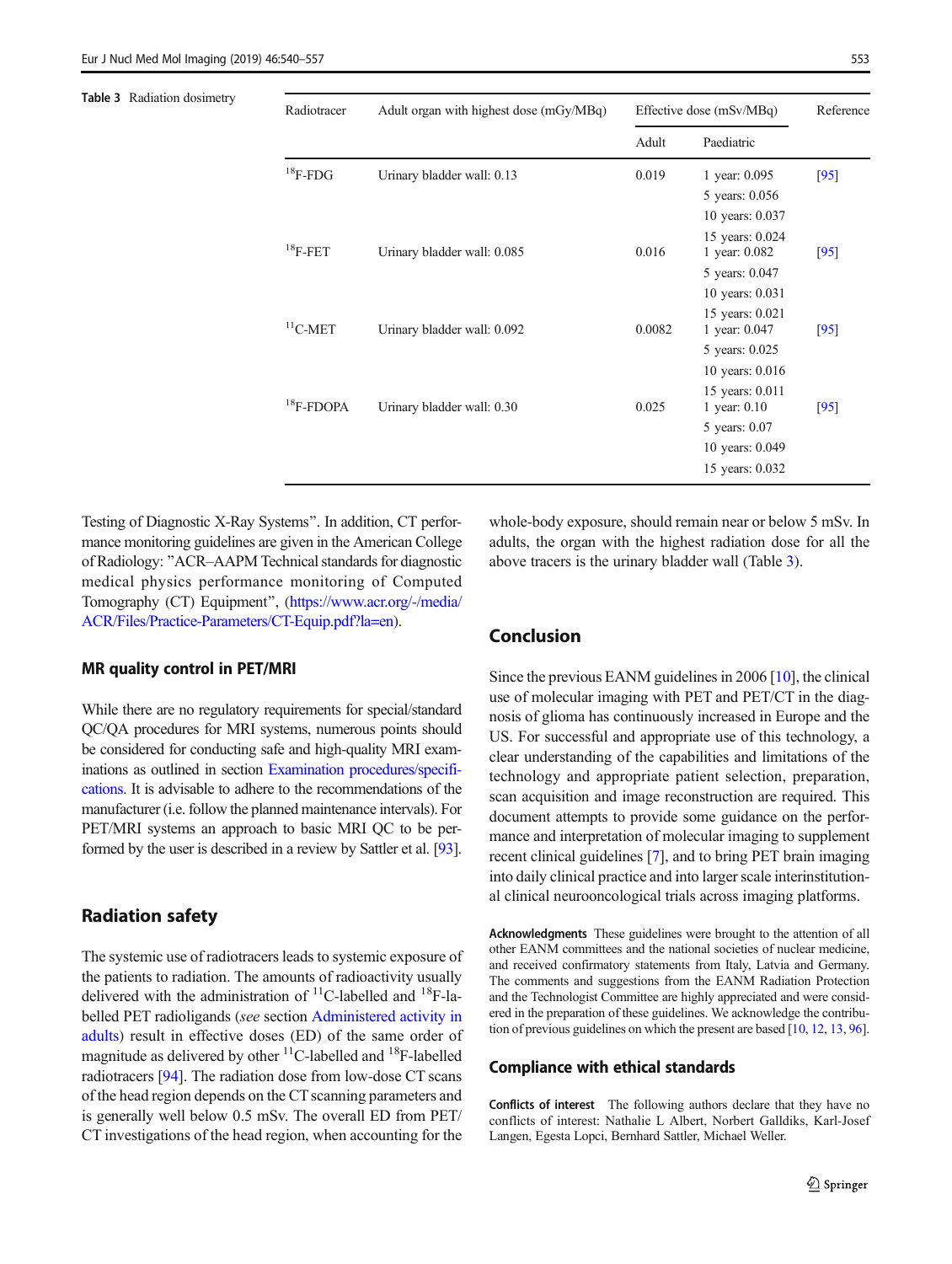<span id="page-14-0"></span>Ian Law has received a speaker honorarium from Siemens Healthcare; Javier Arbizu has received research grants from Lilly-Avid, General Electric Healthcare and Piramal, and speaker honoraria from Biogen, Araclon Biotech-Grifols, Bayer and Novartis; Ronald Boellaard has received research grants from Philips Healthcare, Siemens Healthcare, BMS and Roche, and speaker honoraria from Philips Healthcare and Siemens Healthcare; Alexander Drzezga has received research grants from Siemens Healthcare and Lilly-Avid, and a speaker honorarium from Siemens Healthcare, owns stock in Siemens Healthcare, and is a member of an advisory committee for GE Healthcare; Christian la Fougère has received research grants from GE Healthcare and a speaker honorarium from GE Healthcare; Val Lowe has been a consultant for Bayer Schering Pharma, Piramal Life Sciences and Merck Research, and has received research support from GE Healthcare, Siemens Molecular Imaging and AVID Radiopharmaceuticals; Jonathan McConathy has received research support and has been a consultant for Blue Earth Diagnostic; Harald H. Quick has received research grants from Siemens Healthcare; David M. Schuster has received research grants from Blue Earth Diagnostics, Nihon MediPhysics Co. Ltd. and Advanced Accelerator Applications, and is a consultant for Syncona and American Imaging Management; Jörg-Christian Tonn has received research grants and a speaker honorarium from BrainLab, and owns stock in Johnson and Johnson.

Ethical approval These guidelines do not describe any studies with human participants or animals performed by any of the authors.

Approval These practice guidelines were approved by the Board of Directors of the EANM, SNMMI, EANO and PET RANO.

Open Access This article is distributed under the terms of the Creative Commons Attribution 4.0 International License (http:// creativecommons.org/licenses/by/4.0/), which permits unrestricted use, distribution, and reproduction in any medium, provided you give appropriate credit to the original author(s) and the source, provide a link to the Creative Commons license, and indicate if changes were made.

# **References**

- 1. Ostrom QT, Gittleman H, Fulop J, Liu M, Blanda R, Kromer C, et al. CBTRUS statistical report: primary brain and central nervous system tumors diagnosed in the United States in 2008-2012. Neuro Oncol. 2015;17(Suppl 4):iv1–iv62.
- 2. Weller M, van den Bent M, Tonn JC, Stupp R, Preusser M, Cohen-Jonathan-Moyal E, et al. European Association for Neuro-Oncology (EANO) guideline on the diagnosis and treatment of adult astrocytic and oligodendroglial gliomas. Lancet Oncol. 2017;18:e315–29.
- 3. Reardon DA, Ballman KV, Buckner JC, Chang SM, Ellingson BM. Impact of imaging measurements on response assessment in glioblastoma clinical trials. Neuro Oncol. 2014;16(Suppl 7):vii24–35.
- 4. Okada H, Weller M, Huang R, Finocchiaro G, Gilbert MR, Wick W, et al. Immunotherapy response assessment in neuro-oncology: a report of the RANO working group. Lancet Oncol. 2015;16:e534– 42.
- 5. Wen PY, Macdonald DR, Reardon DA, Cloughesy TF, Sorensen AG, Galanis E, et al. Updated response assessment criteria for highgrade gliomas: Response Assessment in Neuro-Oncology Working Group. J Clin Oncol. 2010;28:1963–72.
- 6. Boellaard R, Delgado-Bolton R, Oyen WJ, Giammarile F, Tatsch K, Eschner W, et al. FDG PET/CT: EANM procedure guidelines for tumour imaging: version 2.0. Eur J Nucl Med Mol Imaging. 2015;42:328–54.
- 7. Albert NL, Weller M, Suchorska B, Galldiks N, Soffietti R, Kim MM, et al. Response Assessment in Neuro-Oncology Working Group and European Association for Neuro-Oncology recommendations for the clinical use of PET imaging in gliomas. Neuro Oncol. 2016;18:1199–208.
- 8. Langen KJ, Galldiks N, Hattingen E, Shah NJ. Advances in neurooncology imaging. Nat Rev Neurol. 2017;13:279–89.
- Langen KJ, Watts C. Neuro-oncology: amino acid PET for brain tumours - ready for the clinic. Nat Rev Neurol. 2016;12:375–6.
- 10. Vander Borght T, Asenbaum S, Bartenstein P, Halldin C, Kapucu Ö, Van Laere K, et al. EANM procedure guidelines for brain tumour imaging using labelled amino acid analogues. Eur J Nucl Med Mol Imaging. 2006;33:1374–80.
- 11. Fragoso Costa P, Santos A, Testanera G. An insight into the EANM Technologist Committee benchmark document on nuclear medicine technologists' competencies. Eur J Nucl Med Mol Imaging. 2017;44:1604–6.
- 12. Waxman AD, Herholz K, Lewis DH, Herscovitch P, Minoshima S, Ichise M, et al. Society of Nuclear Medicine Procedure Guideline for FDG PET Brain Imaging Version 1.0. Reston, VA: Society of Nuclear Medicine; 2009. p. 1–12.
- 13. Varrone A, Asenbaum S, Vander Borght T, Booij J, Nobili F, Någren K, et al. EANM procedure guidelines for PET brain imaging using [(18)F]FDG, version 2. Eur J Nucl Med Mol Imaging. 2009;36:2103–10.
- 14. Shellock FG. Reference manual for magnetic resonance safety, implants, and devices: edition 2018. Biomedical Research Publishing Group; 2018.
- 15. Lassmann M, Biassoni L, Monsieurs M, Franzius C, Jacobs F, EANM Dosimetry and Paediatrics Committees. The new EANM paediatric dosage card. Eur J Nucl Med Mol Imaging. 2007;34: 796–8.
- 16. Koesters T, Friedman KP, Fenchel M, Zhan Y, Hermosillo G, Babb J, et al. Dixon sequence with superimposed model-based bone compartment provides highly accurate PET/MR attenuation correction of the brain. J Nucl Med. 2016;57:918–24.
- 17. Bailey DL, Pichler BJ, Gückel B, Antoch G, Barthel H, Bhujwalla ZM, et al. Combined PET/MRI: global warming—summary report of the 6th International Workshop on PET/MRI, March 27-29, 2017, Tübingen, Germany. Mol Imaging Biol. 2018;20:4–20.
- 18. Ladefoged CN, Andersen FL, Kjær A, Højgaard L, Law I. RESOLUTE PET/MRI attenuation correction for O-(2-18Ffluoroethyl)-L-tyrosine (FET) in brain tumor patients with metal implants. Front Neurosci. 2017;11:453.
- Andersen FL, Ladefoged CN, Beyer T, Keller SH, Hansen AE, Højgaard L, et al. Combined PET/MR imaging in neurology: MR-based attenuation correction implies a strong spatial bias when ignoring bone. Neuroimage. 2014;84:206–16.
- 20. Ladefoged CN, Law I, Anazodo U, St Lawrence K, Izquierdo-Garcia D, Catana C, et al. A multi-centre evaluation of eleven clinically feasible brain PET/MRI attenuation correction techniques using a large cohort of patients. Neuroimage. 2017;147:346–59.
- 21. Ladefoged CN, Hansen AE, Keller SH, Holm S, Law I, Beyer T, et al. Impact of incorrect tissue classification in Dixon-based MR-AC: fat-water tissue inversion. EJNMMI Phys. 2014;1:101.
- 22. Ladefoged CN, Hansen AE, Keller SH, Fischer BM, Rasmussen JH, Law I, et al. Dental artifacts in the head and neck region: implications for Dixon-based attenuation correction in PET/MR. EJNMMI Phys. 2015;2:8.
- 23. Brendle C, Schmidt H, Oergel A, Bezrukov I, Mueller M, Schraml C, et al. Segmentation-based attenuation correction in positron emission tomography/magnetic resonance: erroneous tissue identification and its impact on positron emission tomography interpretation. Invest Radiol. 2015;50:339–46.
- 24. Fuin N, Pedemonte S, Catalano OA, Izquierdo-Garcia D, Soricelli A, Salvatore M, et al. PET/MRI in the presence of metal implants: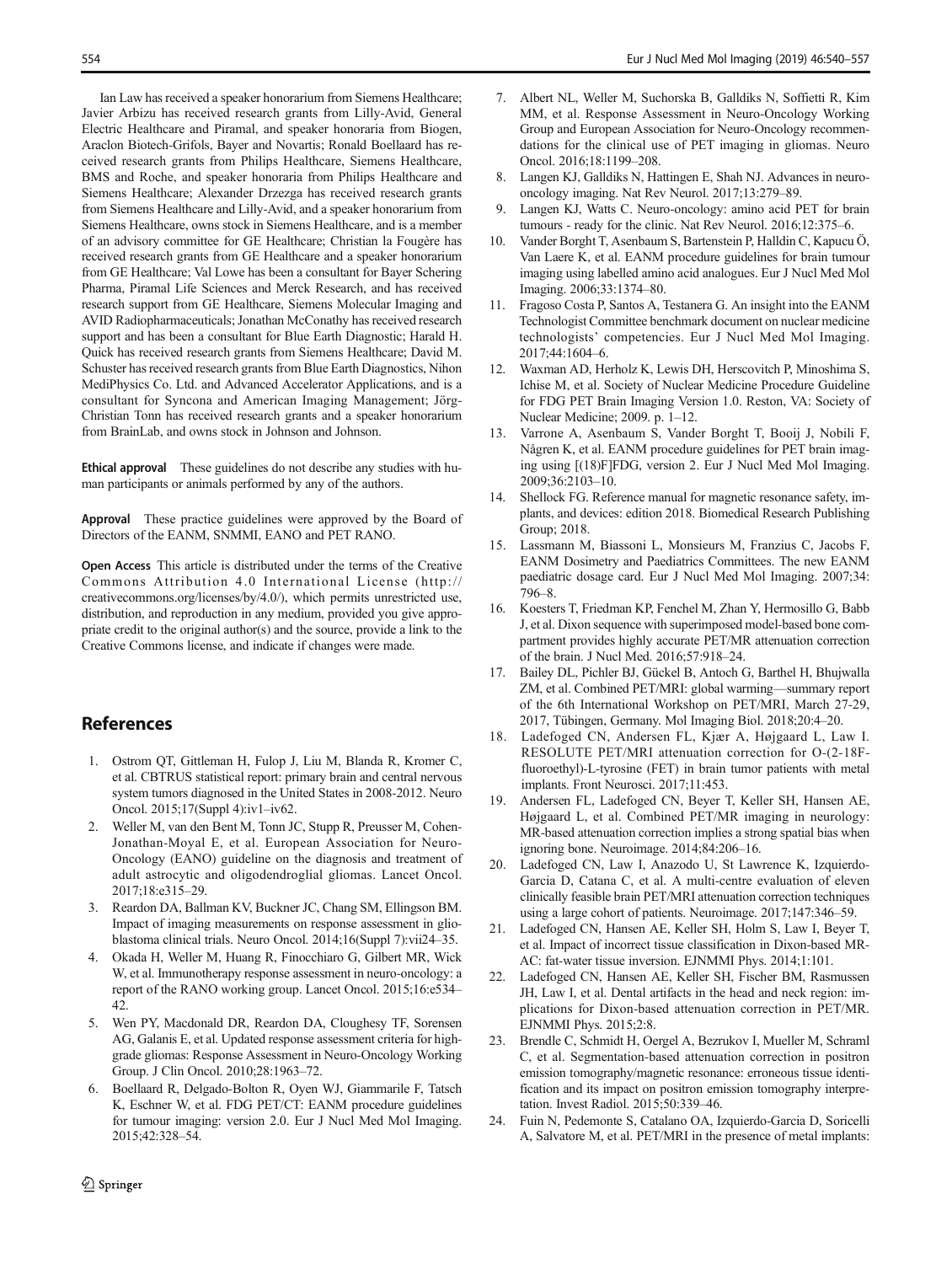- <span id="page-15-0"></span>25. Ter Voert EEGW, Veit-Haibach P, Ahn S, Wiesinger F, Khalighi MM, Levin CS, et al. Clinical evaluation of TOF versus non-TOF on PET artifacts in simultaneous PET/MR: a dual centre experience. Eur J Nucl Med Mol Imaging. 2017;44:1223–33.
- 26. Munk OL, Tolbod LP, Hansen SB, Bogsrud TV. Point-spread function reconstructed PET images of sub-centimeter lesions are not quantitative. EJNMMI Phys. 2017;4:5.
- 27. Minoshima S, Koeppe RA, Mintun MA, Berger KL, Taylor SF, Frey KA, et al. Automated detection of the intercommissural line for stereotactic localization of functional brain images. J Nucl Med. 1993;34:322–9.
- 28. Unterrainer M, Vettermann F, Brendel M, Holzgreve A, Lifschitz M, Zähringer M, et al. Towards standardization of (18)F-FET PET imaging: do we need a consistent method of background activity assessment. EJNMMI Res. 2017;7:48.
- 29. Schwarzenberg J, Czernin J, Cloughesy TF, Ellingson BM, Pope WB, Grogan T, et al. Treatment response evaluation using 18F-FDOPA PET in patients with recurrent malignant glioma on bevacizumab therapy. Clin Cancer Res. 2014;20:3550–9.
- 30. Graham MM, Muzi M, Spence AM, O'Sullivan F, Lewellen TK, Link JM, et al. The FDG lumped constant in normal human brain. J Nucl Med. 2002;43:1157–66.
- 31. Lucignani G, Schmidt KC, Moresco RM, Striano G, Colombo F, Sokoloff L, et al. Measurement of regional cerebral glucose utilization with fluorine-18-FDG and PET in heterogeneous tissues: theoretical considerations and practical procedure. J Nucl Med. 1993;34:360–9.
- 32. Pauleit D, Floeth F, Hamacher K, Riemenschneider MJ, Reifenberger G, Müller HW, et al. O-(2-[18F]fluoroethyl)-L-tyrosine PET combined with MRI improves the diagnostic assessment of cerebral gliomas. Brain. 2005;128:678–87.
- 33. Kracht LW, Miletic H, Busch S, Jacobs AH, Voges J, Hoevels M, et al. Delineation of brain tumor extent with [11C]L-methionine positron emission tomography: local comparison with stereotactic histopathology. Clin Cancer Res. 2004;10:7163-70.
- 34. Louis DN, Perry A, Reifenberger G, von Deimling A, Figarella-Branger D, Cavenee WK, et al. The 2016 World Health Organization classification of tumors of the central nervous system: a summary. Acta Neuropathol. 2016;131:803–20.
- 35. Suchorska B, Giese A, Biczok A, Unterrainer M, Weller M, Drexler M, et al. Identification of time-to-peak on dynamic 18F-FET-PET as a prognostic marker specifically in IDH1/2 mutant diffuse astrocytoma. Neuro Oncol. 2018;20:279–88.
- 36. Jansen NL, Schwartz C, Graute V, Eigenbrod S, Lutz J, Egensperger R, et al. Prediction of oligodendroglial histology and LOH 1p/19q using dynamic [(18)F]FET-PET imaging in intracranial WHO grade II and III gliomas. Neuro Oncol. 2012;14:1473– 80.
- 37. Verger A, Stoffels G, Bauer EK, Lohmann P, Blau T, Fink GR, et al. Static and dynamic (18)F-FET PET for the characterization of gliomas defined by IDH and 1p/19q status. Eur J Nucl Med Mol Imaging. 2018;45:443–51.
- 38. Lopci E, Riva M, Olivari L, Raneri F, Soffietti R, Piccardo A, et al. Prognostic value of molecular and imaging biomarkers in patients with supratentorial glioma. Eur J Nucl Med Mol Imaging. 2017;44: 1155–64.
- 39. Saito T, Maruyama T, Muragaki Y, Tanaka M, Nitta M, Shinoda J, et al. 11C-Methionine uptake correlates with combined 1p and 19q loss of heterozygosity in oligodendroglial tumors. AJNR Am J Neuroradiol. 2013;34:85–91.
- 40. Niyazi M, Schnell O, Suchorska B, Schwarz SB, Ganswindt U, Geisler J, et al. FET-PET assessed recurrence pattern after radiochemotherapy in newly diagnosed patients with glioblastoma is
- 41. Okita Y, Nonaka M, Shofuda T, Kanematsu D, Yoshioka E, Kodama Y, et al. (11)C-methinine uptake correlates with MGMT promoter methylation in nonenhancing gliomas. Clin Neurol Neurosurg. 2014;125:212–6.
- 42. Choi H, Bang JI, Cheon GJ, Kim YH, Park CK, Park SH, et al. 18Ffluorodeoxyglucose and 11C-methionine positron emission tomography in relation to methyl-guanine methyltransferase promoter methylation in high-grade gliomas. Nucl Med Commun. 2015;36: 211–8.
- 43. Bette S, Gempt J, Delbridge C, Kirschke JS, Schlegel J, Foerster S, et al. Prognostic value of O-(2-[18F]-fluoroethyl)-L-tyrosine-positron emission tomography imaging for histopathologic characteristics and progression-free survival in patients with low-grade glioma. World Neurosurg. 2016;89:230–9.
- 44. Filss CP, Albert NL, Böning G, Kops ER, Suchorska B, Stoffels G, et al. O-(2-[(18)F]fluoroethyl)-L-tyrosine PET in gliomas: influence of data processing in different centres. EJNMMI Res. 2017;7:64.
- 45. Rapp M, Heinzel A, Galldiks N, Stoffels G, Felsberg J, Ewelt C, et al. Diagnostic performance of 18F-FET PET in newly diagnosed cerebral lesions suggestive of glioma. J Nucl Med. 2013;54:229– 35.
- 46. Herholz K, Holzer T, Bauer B, Schröder R, Voges J, Ernestus RI, et al. 11C-methionine PET for differential diagnosis of low-grade gliomas. Neurology. 1998;50:1316–22.
- Lohmann P, Herzog H, Rota Kops E, Stoffels G, Judov N, Filss C, et al. Dual-time-point O-(2-[F]fluoroethyl)-L-tyrosine PET for grading of cerebral gliomas. Eur Radiol. 2015;25:3017–24.
- 48. Albert NL, Winkelmann I, Suchorska B, Wenter V, Schmid-Tannwald C, Mille E, et al. Early static F-FET-PET scans have a higher accuracy for glioma grading than the standard 20-40 min scans. Eur J Nucl Med Mol Imaging. 2016;43:1105–14.
- 49. Galldiks N, Ullrich R, Schroeter M, Fink GR, Kracht LW. Volumetry of [(11)C]-methionine PET uptake and MRI contrast enhancement in patients with recurrent glioblastoma multiforme. Eur J Nucl Med Mol Imaging. 2010;37:84–92.
- 50. Pafundi DH, Laack NN, Youland RS, Parney IF, Lowe VJ, Giannini C, et al. Biopsy validation of 18F-DOPA PET and biodistribution in gliomas for neurosurgical planning and radiotherapy target delineation: results of a prospective pilot study. Neuro Oncol. 2013;15: 1058–67.
- 51. Galldiks N, Stoffels G, Filss C, Rapp M, Blau T, Tscherpel C, et al. The use of dynamic O-(2-18F-fluoroethyl)-l-tyrosine PET in the diagnosis of patients with progressive and recurrent glioma. Neuro Oncol. 2015;17:1293–300.
- 52. Terakawa Y, Tsuyuguchi N, Iwai Y, Yamanaka K, Higashiyama S, Takami T, et al. Diagnostic accuracy of 11C-methionine PET for differentiation of recurrent brain tumors from radiation necrosis after radiotherapy. J Nucl Med. 2008;49:694–9.
- 53. Herrmann K, Czernin J, Cloughesy T, Lai A, Pomykala KL, Benz MR, et al. Comparison of visual and semiquantitative analysis of 18F-FDOPA-PET/CT for recurrence detection in glioblastoma patients. Neuro Oncol. 2014;16:603–9.
- 54. Galldiks N, Stoffels G, Ruge MI, Rapp M, Sabel M, Reifenberger G, et al. Role of O-(2-18F-fluoroethyl)-L-tyrosine PET as a diagnostic tool for detection of malignant progression in patients with low-grade glioma. J Nucl Med. 2013;54:2046–54.
- 55. Galldiks N, Dunkl V, Stoffels G, Hutterer M, Rapp M, Sabel M, et al. Diagnosis of pseudoprogression in patients with glioblastoma using O-(2-[(18)F]fluoroethyl)-L-tyrosine PET. Eur J Nucl Med Mol Imaging. 2015;42:685–95.
- 56. Kebir S, Fimmers R, Galldiks N, Schäfer N, Mack F, Schaub C, et al. Late pseudoprogression in glioblastoma: diagnostic value of dynamic O-(2-[18F]fluoroethyl)-L-tyrosine PET. Clin Cancer Res. 2016;22:2190–6.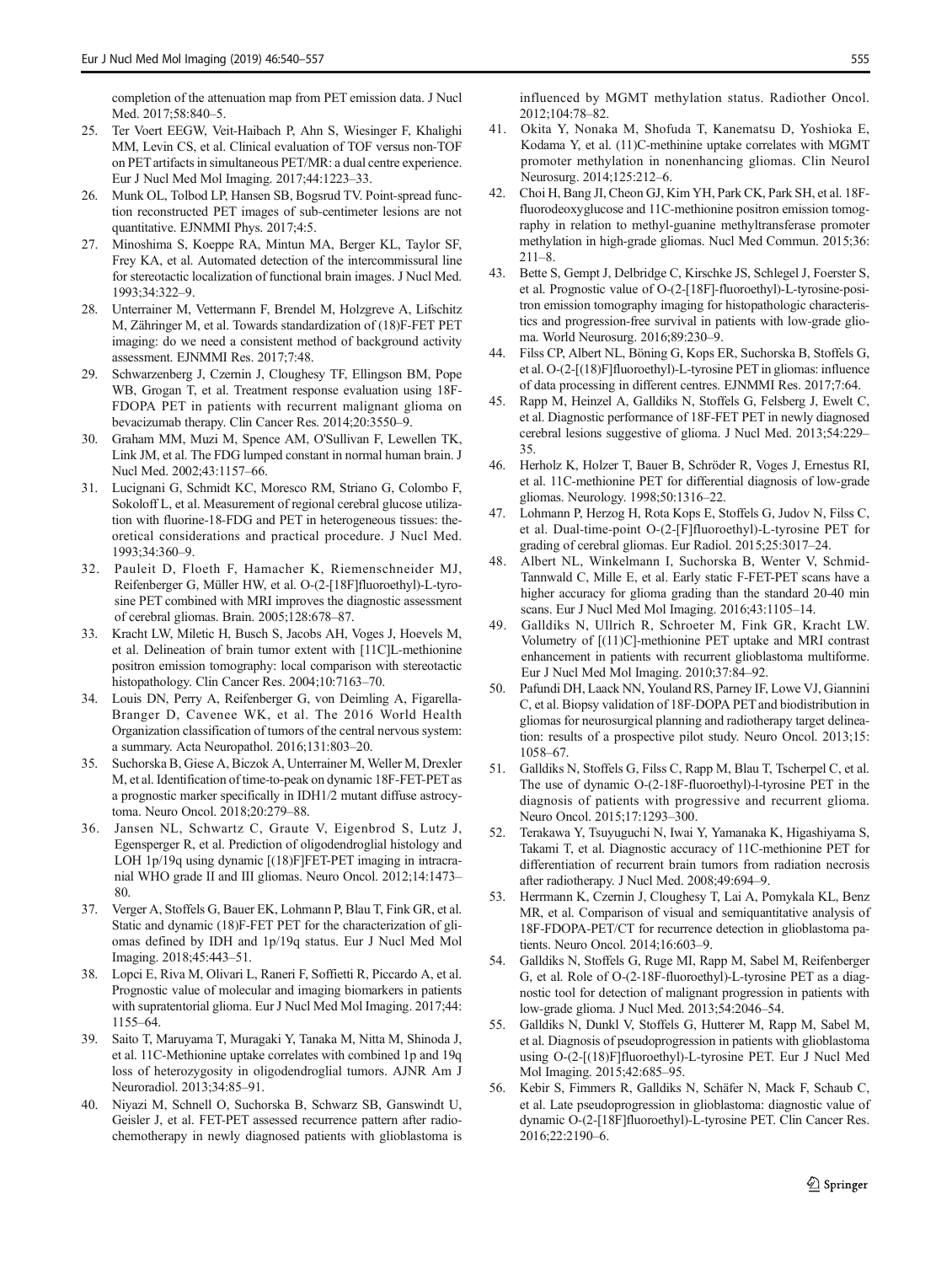- <span id="page-16-0"></span>57. Galldiks N, Langen KJ, Holy R, Pinkawa M, Stoffels G, Nolte KW, et al. Assessment of treatment response in patients with glioblastoma using O-(2-18F-fluoroethyl)-L-tyrosine PET in comparison to MRI. J Nucl Med. 2012;53:1048–57.
- 58. Hutterer M, Nowosielski M, Putzer D, Waitz D, Tinkhauser G, Kostron H, et al. O-(2-18F-fluoroethyl)-L-tyrosine PET predicts failure of antiangiogenic treatment in patients with recurrent highgrade glioma. J Nucl Med. 2011;52:856–64.
- 59. Galldiks N, Rapp M, Stoffels G, Fink GR, Shah NJ, Coenen HH, et al. Response assessment of bevacizumab in patients with recurrent malignant glioma using [(18)F]fluoroethyl-L-tyrosine PET in comparison to MRI. Eur J Nucl Med Mol Imaging. 2013;40:22–33.
- 60. Galldiks N, Kracht LW, Burghaus L, Thomas A, Jacobs AH, Heiss WD, et al. Use of (11)C-methionine PET to monitor the effects of temozolomide chemotherapy in malignant gliomas. Eur J Nucl Med Mol Imaging. 2006;33:516–24.
- 61. Colavolpe C, Chinot O, Metellus P, Mancini J, Barrie M, Bequet-Boucard C, et al. FDG-PET predicts survival in recurrent highgrade gliomas treated with bevacizumab and irinotecan. Neuro Oncol. 2012;14:649–57.
- 62. De Witte O, Lefranc F, Levivier M, Salmon I, Brotchi J, Goldman S. FDG-PET as a prognostic factor in high-grade astrocytoma. J Neurooncol. 2000;49:157–63.
- 63. Dunet V, Pomoni A, Hottinger A, Nicod-Lalonde M, Prior JO. Performance of 18F-FET versus 18F-FDG-PET for the diagnosis and grading of brain tumors: systematic review and meta-analysis. Neuro Oncol. 2016;18:426–34.
- 64. Mertens K, Acou M, Van Hauwe J, De Ruyck I, Van den Broecke C, Kalala JP, et al. Validation of 18F-FDG PET at conventional and delayed intervals for the discrimination of high-grade from lowgrade gliomas: a stereotactic PET and MRI study. Clin Nucl Med. 2013;38:495–500.
- 65. Dankbaar JW, Snijders TJ, Robe PA, Seute T, Eppinga W, Hendrikse J, et al. The use of (18)F-FDG PET to differentiate progressive disease from treatment induced necrosis in high grade glioma. J Neurooncol. 2015;125:167–75.
- 66. Imani F, Boada FE, Lieberman FS, Davis DK, Mountz JM. Molecular and metabolic pattern classification for detection of brain glioma progression. Eur J Radiol. 2014;83:e100–5.
- 67. Nihashi T, Dahabreh IJ, Terasawa T. Diagnostic accuracy of PET for recurrent glioma diagnosis: a meta-analysis. AJNR Am J Neuroradiol. 2013;34:944–50.
- 68. Nihashi T, Dahabreh IJ, Terasawa T. PET in the clinical management of glioma: evidence map. AJR Am J Roentgenol. 2013;200: W654–60.
- 69. Santra A, Kumar R, Sharma P, Bal C, Kumar A, Julka PK, et al. F-18 FDG PET-CT in patients with recurrent glioma: comparison with contrast enhanced MRI. Eur J Radiol. 2012;81:508–13.
- 70. Chen W. Clinical applications of PET in brain tumors. J Nucl Med. 2007;48:1468–81.
- 71. Wray R, Solnes L, Mena E, Meoded A, Subramaniam RM. (18)F-Flourodeoxy-glucose PET/computed tomography in brain tumors: value to patient management and survival outcomes. PET Clin. 2015;10:423–30.
- 72. Cook GJ, Maisey MN, Fogelman I. Normal variants, artefacts and interpretative pitfalls in PET imaging with 18-fluoro-2 deoxyglucose and carbon-11 methionine. Eur J Nucl Med. 1999;26:1363–78.
- 73. Dethy S, Manto M, Kentos A, Konopnicki D, Pirotte B, Goldman S, et al. PET findings in a brain abscess associated with a silent atrial septal defect. Clin Neurol Neurosurg. 1995;97:349–53.
- 74. Floeth FW, Pauleit D, Sabel M, Reifenberger G, Stoffels G, Stummer W, et al. 18F-FET PET differentiation of ring-enhancing brain lesions. J Nucl Med. 2006;47:776–82.
- 75. Pichler R, Dunzinger A, Wurm G, Pichler J, Weis S, Nussbaumer K, et al. Is there a place for FET PET in the initial evaluation of

brain lesions with unknown significance? Eur J Nucl Med Mol Imaging. 2010;37:1521–8.

- 76. Tsuyuguchi N, Sunada I, Ohata K, Takami T, Nishio A, Hara M, et al. Evaluation of treatment effects in brain abscess with positron emission tomography: comparison of fluorine-18 fluorodeoxyglucose and carbon-11-methionine. Ann Nucl Med. 2003;17:47–51.
- 77. Ogawa T, Hatazawa J, Inugami A, Murakami M, Fujita H, Shimosegawa E, et al. Carbon-11-methionine PET evaluation of intracerebral hematoma: distinguishing neoplastic from nonneoplastic hematoma. J Nucl Med. 1995;36:2175–9.
- 78. Dethy S, Goldman S, Blecic S, Luxen A, Levivier M, Hildebrand J. Carbon-11-methionine and fluorine-18-FDG PET study in brain hematoma. J Nucl Med. 1994;35:1162–6.
- 79. Salber D, Stoffels G, Oros-Peusquens AM, Shah NJ, Reifenberger G, Hamacher K, et al. Comparison of O-(2-18F-fluoroethyl)-L-tyrosine and L-3H-methionine uptake in cerebral hematomas. J Nucl Med. 2010;51:790–7.
- 80. Zazulia AR, Videen TO, Powers WJ. Transient focal increase in perihematomal glucose metabolism after acute human intracerebral hemorrhage. Stroke. 2009;40:1638–43.
- 81. Jacobs A. Amino acid uptake in ischemically compromised brain tissue. Stroke. 1995;26:1859–66.
- 82. Salber D, Stoffels G, Pauleit D, Reifenberger G, Sabel M, Shah NJ, et al. Differential uptake of [18F]FET and [3H]l-methionine in focal cortical ischemia. Nucl Med Biol. 2006;33:1029–35.
- 83. Law I, Borgwardt L, Højgaard L. Pediatric hybrid imaging of the brain. In: von Schulthess GK, editor. Clinical molecular anatomic imaging - PET/CT, PET/MR and SPECT/CT. Zürich: Wolters Kluwer Health; 2015. p. 218–29.
- 84. Morana G, Piccardo A, Garrè ML, Cabria M, Rossi A. 18F-DOPA uptake of developmental venous anomalies in children with brain tumors. Clin Nucl Med. 2016;41:e351–2.
- 85. Schiepers C, Van Hecke P, Vandenberghe R, Van Oostende S, Dupont P, Demaerel P, et al. Positron emission tomography, magnetic resonance imaging and proton NMR spectroscopy of white matter in multiple sclerosis. Mult Scler. 1997;3:8–17.
- 86. Singhal T, Narayanan TK, Jain V, Mukherjee J, Mantil J. 11C-Lmethionine positron emission tomography in the clinical management of cerebral gliomas. Mol Imaging Biol. 2008;10:1–18.
- 87. Jansen NL, Suchorska B, Schwarz SB, Eigenbrod S, Lutz J, Graute V, et al. [18F]fluoroethyltyrosine-positron emission tomographybased therapy monitoring after stereotactic iodine-125 brachytherapy in patients with recurrent high-grade glioma. Mol Imaging. 2013;12:137–47.
- 88. Hutterer M, Ebner Y, Riemenschneider MJ, Willuweit A, McCoy M, Egger B, et al. Epileptic activity increases cerebral amino acid transport assessed by [18F]-fluoroethyl-L-tyrosine amino acid PET: a potential brain tumor mimic. J Nucl Med. 2017;58:129–37.
- 89. Lopci E, Bello L, Chiti A. (11)C-methionine uptake in secondary brain epilepsy. Rev Esp Med Nucl Imagen Mol. 2014;33:234–6.
- 90. Novak L, Molnar P, Lengyel Z, Tron L. Does increased 18FDG uptake reflect malignant transformation of a low-grade glioma? A diagnostic dilemma. Neurol India. 2005;53:112–4.
- 91. Boellaard R, O'Doherty MJ, Weber WA, Mottaghy FM, Lonsdale MN, Stroobants SG, et al. FDG PET and PET/CT: EANM procedure guidelines for tumour PET imaging: version 1.0. Eur J Nucl Med Mol Imaging. 2010;37:181–200.
- 92. On behalf of the EANM Physics Committee: Busemann Sokole E, Płachcínska A, Britten A, et al. Routine quality control recommendations for nuclear medicine instrumentation. Eur J Nucl Med Mol Imaging. 2010;37:662–71.
- 93. Sattler B, Jochimsen T, Barthel H, Sommerfeld K, Stumpp P, Hoffmann KT, et al. Physical and organizational provision for installation, regulatory requirements and implementation of a